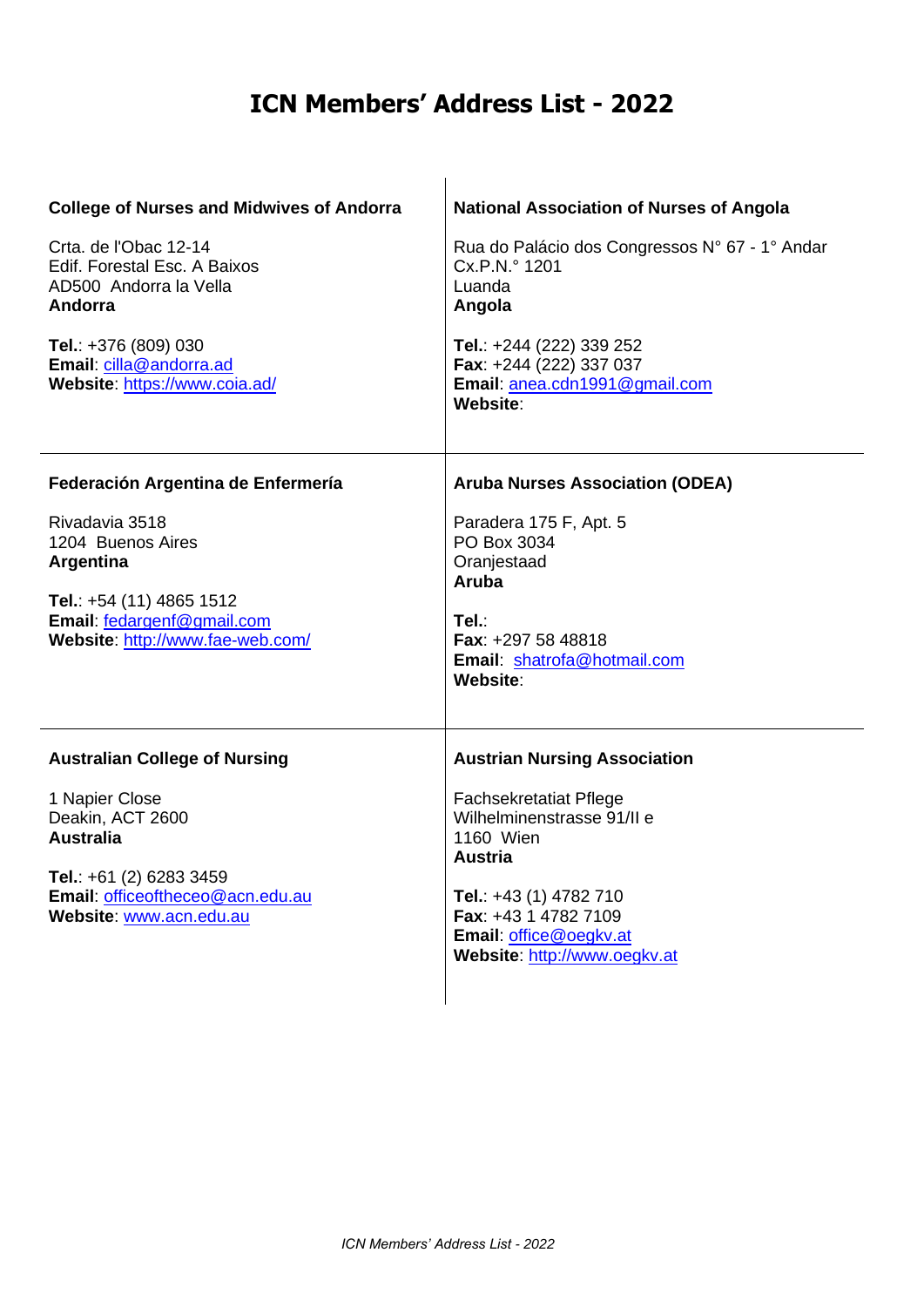| <b>Nurses Association of the Commonwealth of</b><br>the Bahamas<br><b>Longley House</b><br>PO Box N-1691<br><b>Nassau</b><br><b>Bahamas</b><br>Tel.: +1 (242) 322 2461<br>Email: nursesassociationofthebahamas@outlook.com<br>Website: https://nacb242.com/ | <b>Bahrain Nursing and Midwifery Society</b><br>PO Box 1923<br>Manama<br><b>Bahrain</b><br>Tel.: +973 (17) 242 233<br>Fax: +973 (17) 277 908<br>Email: jalmukhaimer@uob.edu.bh<br>Website:             |
|-------------------------------------------------------------------------------------------------------------------------------------------------------------------------------------------------------------------------------------------------------------|--------------------------------------------------------------------------------------------------------------------------------------------------------------------------------------------------------|
| <b>Bangladesh Nurses Association</b>                                                                                                                                                                                                                        | <b>Barbados Nurses Association Inc.</b>                                                                                                                                                                |
| C/O Bangladesh Nursing Council<br>203, Sayed Nazrul Islam Sanrani<br>86, Bijoy Nagar<br>Dhaka 1000<br><b>Bangladesh</b><br>Tel.: +880 (2) 603 320<br>Email: bna.org.bd@gmail.com<br>Website:                                                                | "Gibson House", Lower Collymore Rock<br>St. Michael<br><b>BB 11000</b><br><b>Barbados</b><br>Tel.: +1 (246) 427 5627<br>Email: gibsonhouse1936@gmail.com<br>Website: www.barbadosnursesassociation.org |
| Fédération Nationale des Infirmières de<br><b>Belgique (FNIB)</b>                                                                                                                                                                                           | <b>Nurses Association of Belize</b>                                                                                                                                                                    |
| Rue du Pont 5<br>7971 Thumaide<br><b>Belgium</b><br>Tel.: $+32$ (2) 537 0193<br>Fax: +32 7 143 3453<br>Email: dallavalle.alda@gmail.com<br>Website: http://www.fnib.be                                                                                      | PO Box 1573<br>Juana Noguera House<br>Cor. Princess Margaret Dr. and St. Joseph Dr.<br><b>Belize City</b><br><b>Belize</b><br>Tel.:<br>Email: nabbelize@yahoo.com<br>Website: Facebook                 |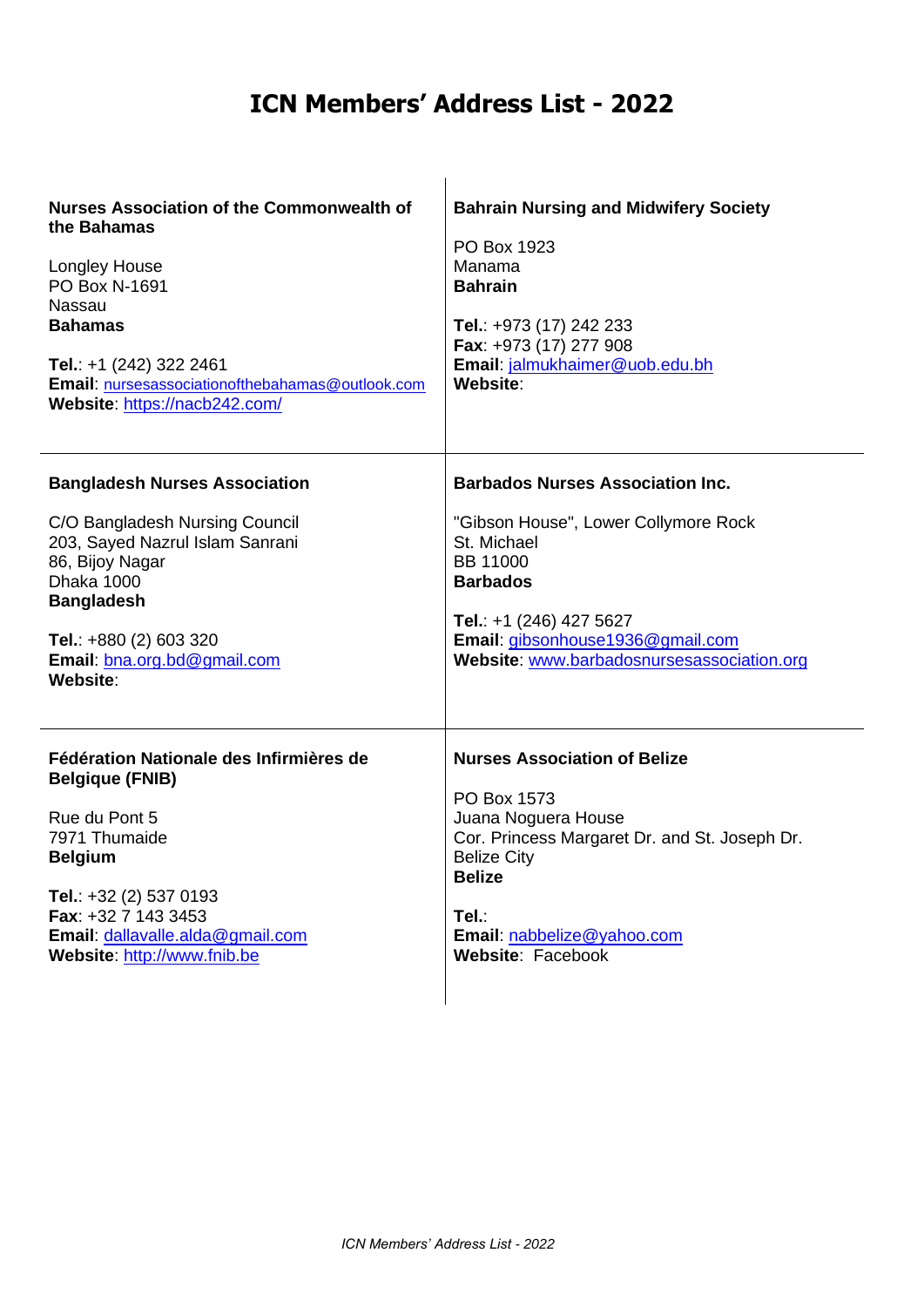| <b>Bermuda Nurses' Association</b><br>PO Box HM 1466<br><b>Hamilton HM FX</b><br><b>Bermuda</b><br>Tel.: +1 (441) 595 9521<br>Email: bermudanursesassociation@gmail.com<br>Website: https://www.bna.bm/                                       | Colegio de Enfermeras de Bolivia<br>Calle Batalla Colorados<br>Edif. El Condor, Piso 14 Of. 1406<br>La Paz<br><b>Bolivia</b><br>Tel.:<br>Fax: +591 2 244 1713<br>Email: colegiodenfermerasbolivia@gmail.com<br>Website:                                           |
|-----------------------------------------------------------------------------------------------------------------------------------------------------------------------------------------------------------------------------------------------|-------------------------------------------------------------------------------------------------------------------------------------------------------------------------------------------------------------------------------------------------------------------|
| <b>Botswana Nurses Union</b><br><b>PO Box 126</b><br>Gaborone<br><b>Botswana</b><br>Tel.: +267 (395) 3840<br>Fax: +267 3184743<br>Email: ceo@nab.org.bw<br>Website:                                                                           | <b>Federal Council of Nursing (Brazil)</b><br>SCLN-304, Bl. E, Lote 9<br>Asa Norte<br><b>Brasilia</b><br>70736-550<br><b>Brazil</b><br>Tel.: +55 (61) 3329 5800<br>Fax: +55 (61) 3329 5801<br>Email: secretaria@cofen.gov.br<br>Website: http://www.cofen.gov.br/ |
| <b>Bulgarian Association of Health Professionals</b><br>in Nursing<br>62 Kazbek str.<br>1680 Sofia<br><b>Bulgaria</b><br>Tel.: +35 (929) 549 753<br>Fax: +35 (929) 549 753<br>Email: bg.nursing@abv.bg<br>Website: http://www.nursing-bg.com/ | <b>Canadian Nurses Association</b><br>50, The Driveway<br>Ottawa ON K2P 1E2<br>Canada<br>Tel.: $+1$ (613) 237 2133<br>Fax: +1 613 237 3520<br>Email: tguest@cna-aiic.ca<br>Website: http://www.cna-aiic.ca                                                        |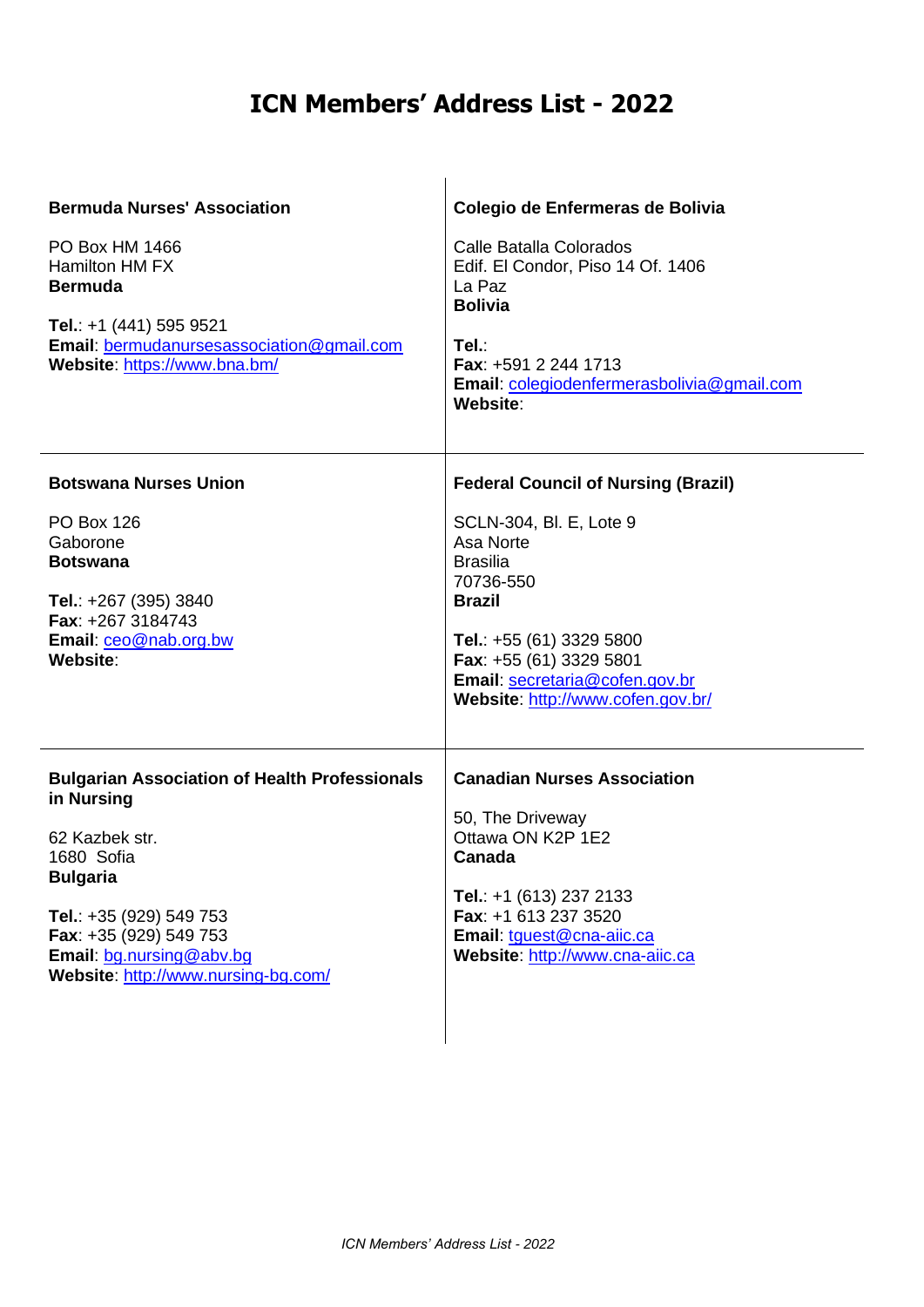| Colegio de Enfermeras de Chile A.G.                                                                                                                     | <b>Chinese Nursing Association</b>                                                                                           |
|---------------------------------------------------------------------------------------------------------------------------------------------------------|------------------------------------------------------------------------------------------------------------------------------|
| Miraflores 563<br>Casilla Nº 9752<br>Correo Plaza de Armas<br>Santiago<br><b>Chile</b>                                                                  | 28/F, Tower C, Chnengming Building N°2<br><b>Xizhimen South Street</b><br><b>Xicheng District</b><br><b>Beijing</b><br>China |
| Tel.: $+56(2)$ 639 8556<br>Fax: +56 2 639 8556<br>Email: secretariaconsejonacional@colegiodeenfermeras.cl<br>Website: http://www.colegiodeenfermeras.cl | Tel.: +86 (10) 5377 9545<br>Email: globalcna@163.com<br>Website:<br>http://www.zhhlxh.org.cn/cnaWeben/article/2057           |
| Asociación Nacional de Enfermeras de<br>Colombia                                                                                                        | Ordre National des Infirmiers de la RDC                                                                                      |
| Carrera 27 N° 46-21 Piso 2                                                                                                                              | 36è Rue N°10Bis<br>Commune de Kalumu                                                                                         |
| Apartado Aéreo Nº 059871                                                                                                                                | BP 12.156                                                                                                                    |
| Bogotá D.E.                                                                                                                                             | Kinshasa I                                                                                                                   |
| Colombia                                                                                                                                                | <b>Congo Democratic Republic</b>                                                                                             |
| Tel.: +57 (1) 244 3991                                                                                                                                  | Tel.: +243 (81) 502 42 90                                                                                                    |
| Fax: +57 1 269 2095                                                                                                                                     | Fax: +243 (99) 998 5613                                                                                                      |
| Email: anecnal@anec.org.co                                                                                                                              | Email: ordredesinfirmiers@gmail.com                                                                                          |
| Website: http://www.anec.org.co                                                                                                                         | Website: Facebook                                                                                                            |
|                                                                                                                                                         |                                                                                                                              |
| <b>Cook Islands Nurses Association</b>                                                                                                                  | Colegio de Enfermeras de Costa Rica                                                                                          |
| <b>PO Box 109</b>                                                                                                                                       | Del Hospital México 1km oeste                                                                                                |
| Ministry of Health                                                                                                                                      | La Uruca                                                                                                                     |
| Arorangi                                                                                                                                                | Apartado 5085-1000                                                                                                           |
| Rarotonga<br><b>Cook Islands</b>                                                                                                                        | San José<br><b>Costa Rica</b>                                                                                                |
|                                                                                                                                                         |                                                                                                                              |
| Tel.: +682 22664 or 307                                                                                                                                 | Tel.: +506 (2519) 6800                                                                                                       |
| Fax: +682 22670                                                                                                                                         | Fax: +506 (2519) 6830                                                                                                        |
| Email: ngatamariki.manea@cookislands.gov.ck<br>Website: Facebook                                                                                        | Email: colegio@enfermeria.cr<br>Website: http://www.enfermeria.cr/                                                           |
|                                                                                                                                                         |                                                                                                                              |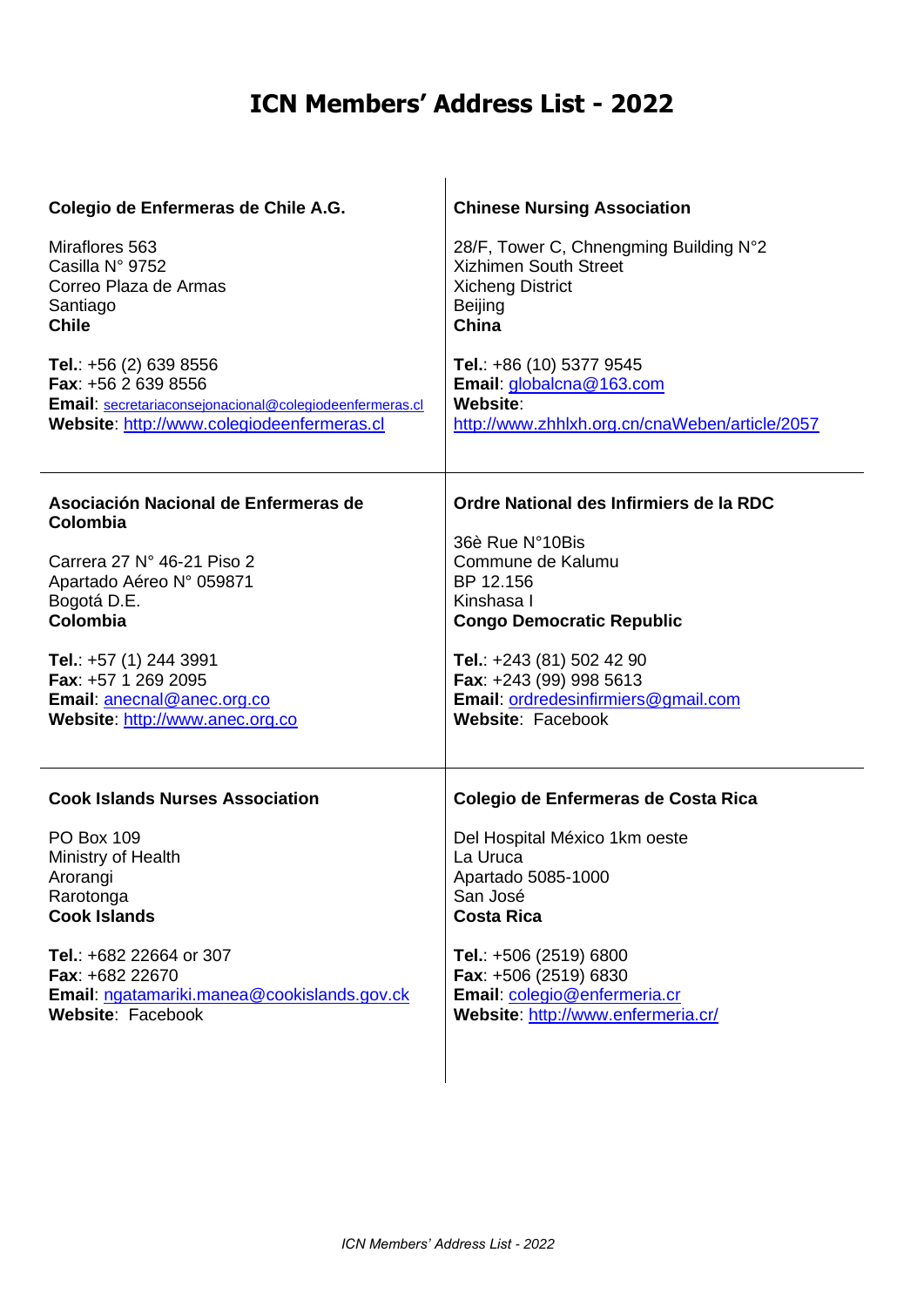| <b>Croatian Nurses Association</b><br>Sortina 1A<br>10000 Zagreb<br><b>Croatia</b><br>Tel.: $+385(1)6550366$<br>Fax: +385 (1) 655 0379<br>Email: hums@hums.hr<br>Website: http://www.hums.hr<br><b>Cyprus Nurses and Midwives Association</b>                                                                                  | Sociedad Cubana de Enfermería<br>Calle 15 $N°9$ , Apto. 6B,<br>6° Piso e/ N y O<br>Vedado, Plaza de la Revolución<br>Ciudad Habana 10400<br>Cuba<br>Tel.: +53 (7) 7832 3614<br>Email: socuenf@infomed.sld.cu<br>Website: http://www.enfermeriacubana.sld.cu/<br><b>Danish Nurses' Organization</b> |
|--------------------------------------------------------------------------------------------------------------------------------------------------------------------------------------------------------------------------------------------------------------------------------------------------------------------------------|----------------------------------------------------------------------------------------------------------------------------------------------------------------------------------------------------------------------------------------------------------------------------------------------------|
| 1, Tagmatarchou Pouliou Street<br><b>Flat 101</b><br>PO Box 24015<br>1101 Nicosia<br><b>Cyprus</b><br>Tel.: +357 (22) 771 994<br>Fax: +357 22 771 989<br>Email: cy.n.a@cytanet.com.cy<br>Website: http://www.cyna.org                                                                                                          | Sankt Annae Plads 30<br>1250 Copenhagen<br><b>Denmark</b><br>Tel.: $+45$ (3315) 1555<br>Email: dsr@dsr.dk<br>Website: http://www.dsr.dk                                                                                                                                                            |
| Colegio Dominicano de Profesionales de<br><b>Enfermería (CODOPENF)</b><br>C/Moisés García N°5<br>Próximo Esq. Dr. Delgado<br><b>Sector Gazcue</b><br>Santo Domingo<br><b>Dominican Republic</b><br>Tel.: +1 (809) 685 0402<br>Fax: +1 809 685 1200<br>Email: enfermerasgraduadas@hotmail.com<br>Website: https://codopenf.com/ | <b>East Timor Nurses Association</b><br><b>Rua Bairo Pite</b><br>Dili<br><b>East Timor</b><br>Tel.: +670 (77) 246 685<br>Email: aetl20152020@gmail.com<br>Website: Facebook                                                                                                                        |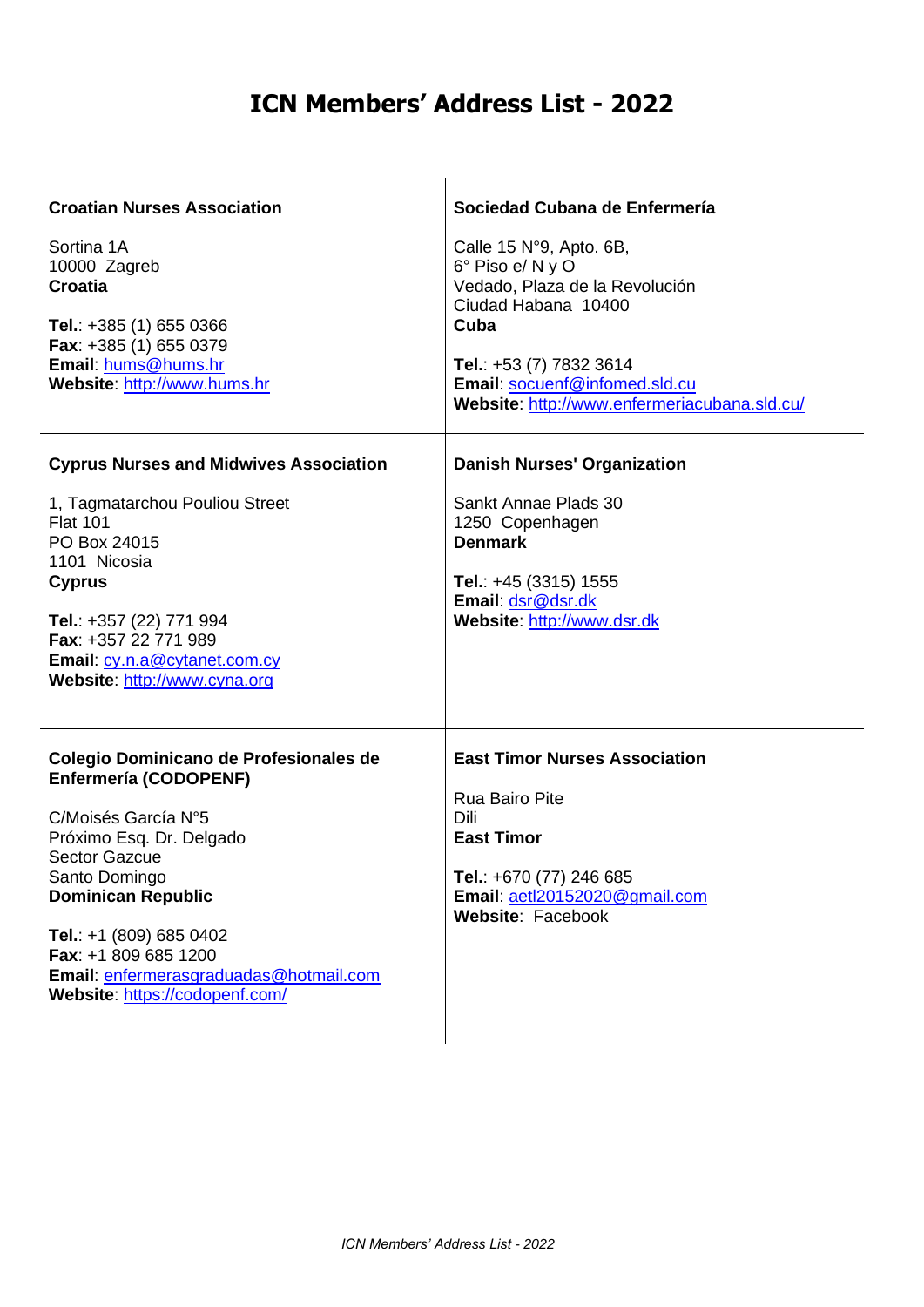| Federación Ecuatoriana de Enfermeras/os<br>Apartado 3523<br>Calle Japón 542 y Naciones Unidas<br>Quito<br><b>Ecuador</b><br>Tel.: +593 (2) 225 0263<br>Email: fedecuadorec@gmail.com<br>Website:<br>http://www.federacionecuatorianadeenfermeras.org/                                                                                | <b>Egyptian Nurses Syndicate</b><br>5 Sarai Street Manial<br>Cairo<br>Egypt<br>Tel.: $+20$ (2) 2368 7627<br>Fax: +20 (2) 2362 6510<br>Email: egynursing@hotmail.com<br>Website: |
|--------------------------------------------------------------------------------------------------------------------------------------------------------------------------------------------------------------------------------------------------------------------------------------------------------------------------------------|---------------------------------------------------------------------------------------------------------------------------------------------------------------------------------|
| Asociación Nacional de Enfermeras de El<br><b>Salvador</b><br>Reparto los Héroes N° 157<br>entre calle Gabriel Rosales y Matías Alvarado<br>Apartado postal 1 - 163<br>San Salvador<br><b>El Salvador</b><br>Tel.: +503 (2248) 2430<br>Fax: +503 (2248) 2430<br>Email: aneselsalvador@anes.org.sv<br>Website: http://www.anes.org.sv | <b>Eritrean Nurses Association</b><br>P.O. Box 7996<br>Asmara<br><b>Eritrea</b><br>Tel.: +291 (1) 122 980<br>Fax: +291 (1) 124 194<br>Email: gmicael@yahoo.com<br>Website:      |
| <b>Estonian Nurses Union</b><br>Koidu 20-34<br>10316 Tallinn<br><b>Estonia</b><br>Tel.:<br>Email: info@ena.ee<br>Website: http://www.ena.ee                                                                                                                                                                                          | <b>Swaziland Nursing Association</b><br>PO Box 2031<br>Manzini<br>Eswatini (Swaziland)<br>Tel.: +268 (505) 8070<br>Fax: +268 505 8070<br>Email: swdnurses@swazi.net<br>Website: |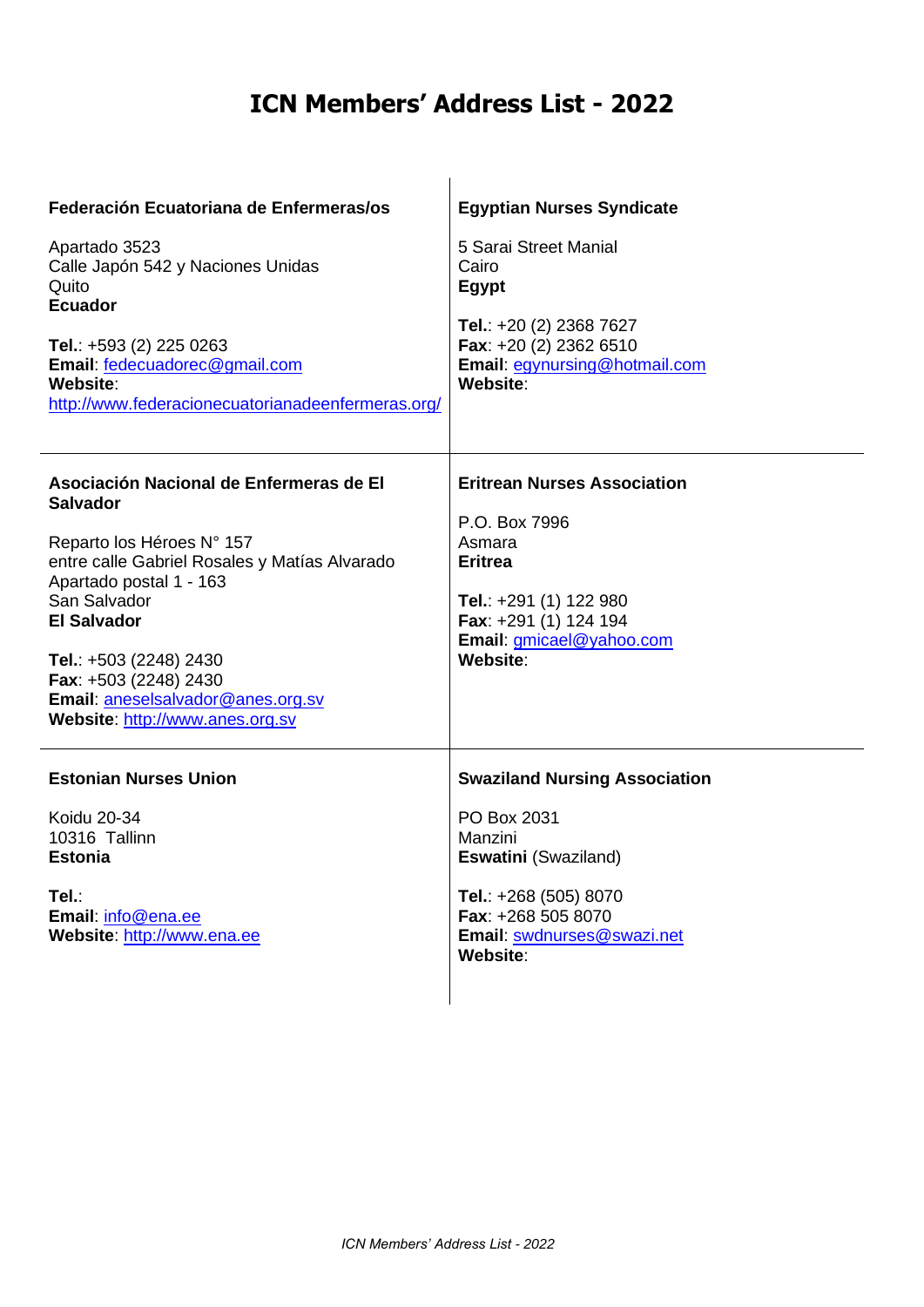| <b>Ethiopian Nurses Association</b>                                                                                                                                                                                                                                 | <b>Fiji Nursing Association</b>                                                                                                                                                                                                                                             |
|---------------------------------------------------------------------------------------------------------------------------------------------------------------------------------------------------------------------------------------------------------------------|-----------------------------------------------------------------------------------------------------------------------------------------------------------------------------------------------------------------------------------------------------------------------------|
| Debrezeit Road, Yehulawork Building<br><b>Kirkos Subcity</b><br>Kebele 02/03, House N° 387<br><b>PO Box 467</b><br>Addis Ababa<br><b>Ethiopia</b><br>Tel.: +251 (11) 465 5436<br>Fax: +251 (11) 465 5501<br>Email: tafessebekele@gmail.com<br>Website: Facebook     | 26 McGregor Road<br>PO Box 1364<br>Suva<br>Fiji<br>Tel.: $+679(3)305853$<br>Fax: +679 3 304 881<br>Email:<br>generalsecretary@fijinursingassociation.com.fj<br>Website: http://www.fijinursingassociation.com                                                               |
| <b>Finnish Nurses Association</b><br>Asemamiehenkatu 2<br>00520 Helsinki<br><b>Finland</b><br>Tel.: +358 (10) 321 3320<br>Email: info@sairaanhoitajat.fi<br>Website: http://sairaanhoitajat.fi and<br>www.nurses.fi                                                 | Association nationale française des infirmières<br>et infirmiers diplômés et des étudiants ANFIIDE<br>(France)<br>5 rue Blaise Pascal<br>94440 Villecresnes<br><b>France</b><br>Tel.: $+33(6)03585737$<br>Email: secretariat@anfiide.com<br>Website: http://www.anfiide.com |
| <b>National Association of Gambia Nurses &amp;</b><br><b>Midwives</b><br>c/o Gambia Nurses and Midwives Council<br>30A Mamberry Njie St. (New Street)<br>PO Box 1147<br>Banjul<br>Gambia<br>Tel.: +220 (420) 2279<br>Email: naganm63@gmail.com<br>Website: Facebook | <b>German Nurses Association (DBfK)</b><br>Alt-Moabit 91<br>10559 Berlin<br>Germany<br>Tel.: +49 (30) 219 1570<br>Fax: +49 (30) 219 15777<br>Email: dbfk@dbfk.de<br>Website: http://www.dbfk.de                                                                             |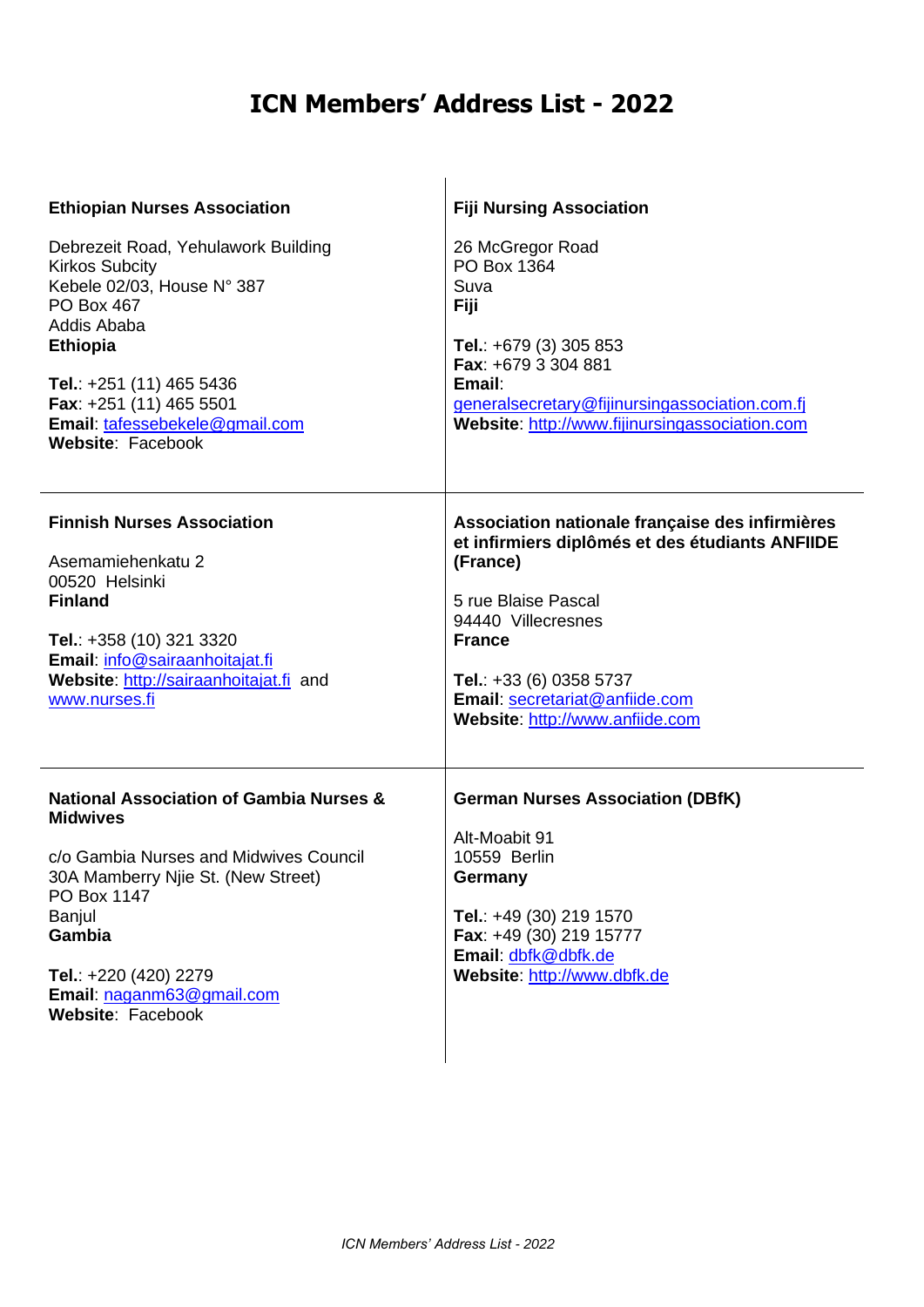| <b>Ghana Registered Nurses and Midwives</b>   | <b>Hellenic National Nurses Association</b>      |
|-----------------------------------------------|--------------------------------------------------|
| <b>Association</b>                            | Athens Tower (C. Building)                       |
| PO Box 2994                                   | 2 Mesogion Ave                                   |
| Accra                                         | 11527 Athens                                     |
| Ghana                                         | <b>Greece</b>                                    |
| Tel.: +233 (302) 500 068                      | Tel.: +30 (210) 770 2861                         |
| Fax: +233 (302) 503 563                       | Fax: +30 210 779 0360                            |
| Email: info@ghananurses.org                   | Email: esne@esne.gr                              |
| Website: www.ghananurses.org                  | Website: http://www.esne.gr                      |
| <b>Grenada Nurses Association INC.</b>        | Asociación Guatemalteca de Enfermeras            |
| PO Box 2389                                   | <b>Profesionales</b>                             |
| St. George's                                  | 14 Calle #1-15 Zona 3, Apto. 6                   |
| Grenada                                       | Guatemala                                        |
| Tel.: $+1$ (473) 458 5166                     | <b>Guatemala</b>                                 |
| Fax:                                          | Tel.: +502 (2251) 7265                           |
| Email: grenadanursesassociation51@hotmail.com | Fax:                                             |
| Website:                                      | Email: asociaciondeenfermeras2019@gmail.com      |
| https://www.grenadanursesassociation.com/     | <b>Website: Facebook</b>                         |
| <b>Guyana Nurses Association</b>              | Association Nationale des Infirmières Licenciées |
| 178 Alexander and Charlotte Street            | d'Haïti                                          |
| PO Box 10462                                  | Rue Ligue Féminine 33                            |
| Lacytown                                      | (ci devant 1ère Avenue du Travail)               |
| Georgetown                                    | Port-au-Prince                                   |
| Guyana                                        | Haiti                                            |
| Tel.: +592 (227) 3342                         | Tel.: +509 (34) 541 499                          |
| Fax: +592 (227) 3342                          | Fax:                                             |
| Email: guyananurses@gmail.com                 | Email: irmabois@yahoo.fr                         |
| Website: www.guyananurses.com                 | Website: www.anilh.org                           |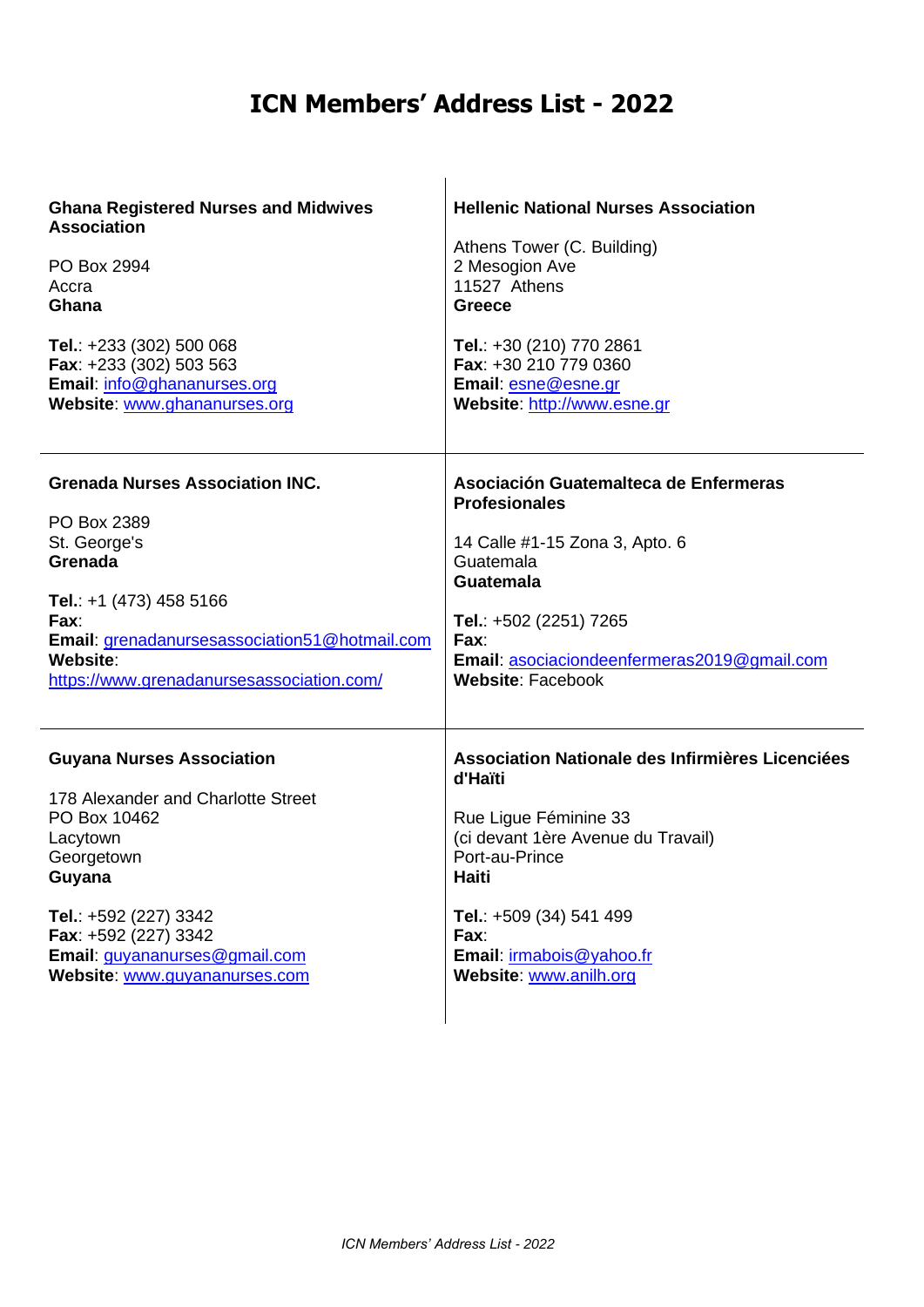| Colegio de Profesionales de Enfermería de<br><b>Honduras</b> | <b>College of Nursing Hong Kong</b><br>221 Gloucester Road                                      |
|--------------------------------------------------------------|-------------------------------------------------------------------------------------------------|
| Col. Palmira<br>Ave. Rep. de Colombia, N. 2413               | 12th Floor, Hyde Centre<br>Wanchai                                                              |
| Apartado postal 1144<br>Tegucigalpa<br><b>Honduras</b>       | <b>Hong Kong</b><br>Tel.: $+852$ (2) 572 9255                                                   |
| Tel.: +504 (2) 397 579<br>Fax: +504 2 395 680                | Fax: +852 2 838 6280<br>Email: info@cnhk.org.hk<br>Website: http://www.cnhk.org.hk              |
| Email: cpeh2016@gmail.com<br>Website: Facebook               |                                                                                                 |
| <b>Icelandic Nurses Association</b>                          | <b>Indian Nursing Council</b>                                                                   |
| Sudurlandsbraut 22<br>108 Reykjavik                          | 8th Floor, NBCC Centre, Plot N°2<br><b>Community Centre</b>                                     |
| <b>Iceland</b><br>Tel.: +354 (540) 6400                      | <b>Okhla Phase-I</b><br>New Delhi 110020<br><b>India</b>                                        |
| Fax:<br>Email: hjukrun@hjukrun.is                            | Tel.: +91 (11) 6661 6801                                                                        |
| Website: http://www.hjukrun.is                               | Fax: +91 (11) 6661 6802<br>Email: president.inc@gov.in<br>Website: www.indiannursingcouncil.org |
| <b>Indonesian National Nurses Association</b>                | <b>Irish Nurses and Midwives Organisation</b>                                                   |
| Jl. Lenteng Agung Raya N°64<br>Kec. Jagakarsa                | The Whitworth Building<br><b>Morning Star Avenue</b>                                            |
| Jakarta Selatan 12610<br><b>Indonesia</b>                    | <b>North Brunswick Street</b><br>Dublin 7<br>D07 NP8H                                           |
| Tel.: +62 (21) 2271 0272<br>Fax: +62 (21) 2271 4959          | <b>Ireland</b>                                                                                  |
| Email: dpp@ppni-inna.org<br>Website: http://ppni-inna.org/   | Tel.: $+353(1)8644626$<br>Fax:<br>Email: gspaoffice@inmo.ie                                     |
|                                                              | Website: http://www.inmo.ie                                                                     |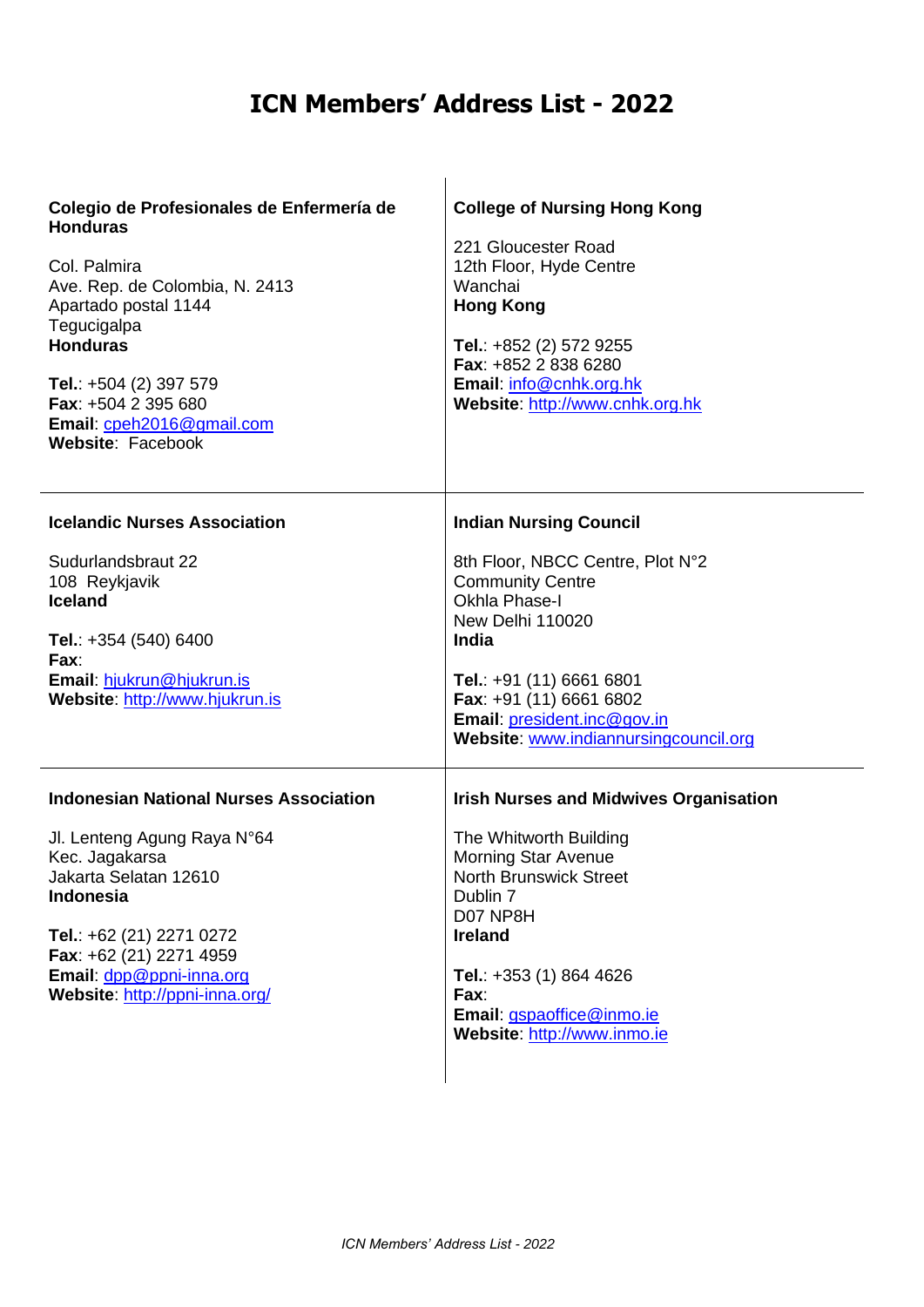| <b>Iranian Nursing Organization</b>                                                                                                                                                                                      | <b>National Association of Nurses in Israel</b>                                                                                                                                                       |
|--------------------------------------------------------------------------------------------------------------------------------------------------------------------------------------------------------------------------|-------------------------------------------------------------------------------------------------------------------------------------------------------------------------------------------------------|
| N°8 Arshad Alley, Nejatollahi (Vila) Street                                                                                                                                                                              | The Histadrut Building                                                                                                                                                                                |
| PO Box 13185-1944                                                                                                                                                                                                        | 93 Arlozorov Street                                                                                                                                                                                   |
| Tehran                                                                                                                                                                                                                   | Tel Aviv 620981                                                                                                                                                                                       |
| Iran                                                                                                                                                                                                                     | <b>Israel</b>                                                                                                                                                                                         |
| Tel.: +98 (21) 8889 2585                                                                                                                                                                                                 | Tel.: +972 (3) 6921 379                                                                                                                                                                               |
| Fax: +98 (21) 8890 6293                                                                                                                                                                                                  | Fax: +972 3 6921 128                                                                                                                                                                                  |
| Email: info@ino.ir                                                                                                                                                                                                       | Email: rachelv@histadrut.org.il                                                                                                                                                                       |
| Website: http://www.ino.ir                                                                                                                                                                                               | Website: www.histadrut.org.il                                                                                                                                                                         |
| <b>National Council of Nursing Associations of</b>                                                                                                                                                                       | <b>Nurses Association of Jamaica</b>                                                                                                                                                                  |
| <b>Italy</b>                                                                                                                                                                                                             | 4, Trevennion Park Road                                                                                                                                                                               |
| via Ferratella in Laterano N°7                                                                                                                                                                                           | <b>PO Box 277</b>                                                                                                                                                                                     |
| 00184 Roma                                                                                                                                                                                                               | Kingston 5                                                                                                                                                                                            |
| <b>Italy</b>                                                                                                                                                                                                             | Jamaica                                                                                                                                                                                               |
| Tel.: +39 (02) 5832 5428                                                                                                                                                                                                 | Tel.: +1 (876) 929 5213                                                                                                                                                                               |
| Fax:                                                                                                                                                                                                                     | Fax: +1 876 968 2200                                                                                                                                                                                  |
| Email: cnai C@libero.it                                                                                                                                                                                                  | Email: najtrevennion@hotmail.com                                                                                                                                                                      |
| Website: http://www.cnai.pro                                                                                                                                                                                             | Website: http://najtrevennion.org/                                                                                                                                                                    |
| <b>Japanese Nursing Association</b><br>5-8-2 Jingumae, Shibuya-ku<br>Tokyo<br>150-0001<br>Japan<br>Tel.: +81 (3) 5778 8559<br>Fax: +81 (3) 5778 5602<br>Email: intl@nurse.or.jp<br>Website: www.nurse.or.jp/jna/english/ | <b>Jordan Nurses and Midwives Council</b><br>PO Box 941638<br><b>Amman 11194</b><br>Jordan<br>Tel.: +962 (6) 568 1905<br>Fax: +962 (6) 560 5475<br>Email: info@jnmc.jo<br>Website: http://www.jnmc.jo |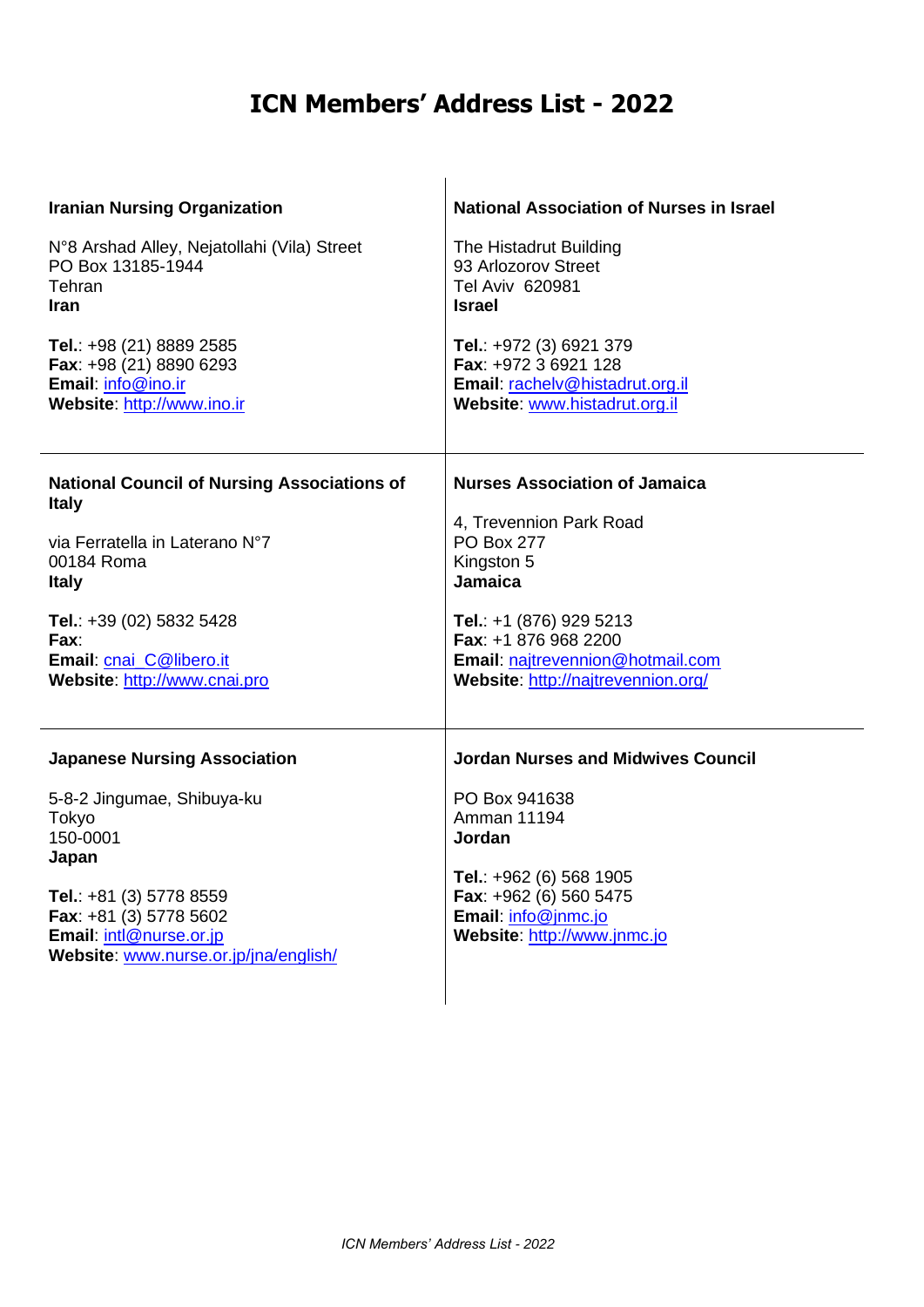| <b>National Nurses Association of Kenya</b><br>PO Box 49422-00100<br>Nairobi<br>Kenya<br>Tel.: +254 2507 2263<br>Fax:<br>Email: nnakenya@gmail.com<br>Website: http://www.nnak.or.ke                                    | <b>Korean Nurses Association</b><br>314 Dongho-ro<br>Jung-gu<br><b>Seoul 04615</b><br>Korea (Republic of)<br>Tel.: $+82$ (2) 2260 2518<br>Fax: +82 (2) 2260 2539<br>Email: korn@koreanurse.or.kr<br>Website: http://www.koreanurse.or.kr                                      |
|-------------------------------------------------------------------------------------------------------------------------------------------------------------------------------------------------------------------------|-------------------------------------------------------------------------------------------------------------------------------------------------------------------------------------------------------------------------------------------------------------------------------|
| <b>Kuwait Nursing Association</b><br>PO Box 22533<br>13086 Safat<br><b>Kuwait</b><br>Tel.: $+965(573)5008$<br>Fax: +965 573 5007<br>Email: kna@kuwaitnursing.com<br>Website: http://www.kuwaitnursing.com               | <b>Order of Nurses in Lebanon</b><br>Sin el Fil, Boulevard Beirut Hall<br><b>Chaoul Center</b><br>PO Box 55311<br><b>Beirut</b><br>Lebanon<br>Tel.: +961 (1) 490 774<br>Fax: +961 (1) 490 776<br>Email: info@orderofnurses.org.lb<br>Website: http://www.orderofnurses.org.lb |
| <b>Lesotho Nurses Association</b><br>No 388 Nightingale Road<br><b>PO Box 473</b><br>Maseru 100<br>Lesotho<br>Tel.: +266 (27) 002 358<br>Fax: +266 (27) 002 358<br>Email: ghalatom@yahoo.com<br>Website: www.lnc.org.ls | <b>Liberia Nurses Association</b><br>James A.A. Pierre Building<br>40 Carey Street<br>Monrovia 10<br>Liberia<br>Tel.: +233 (88) 692 4723<br>Fax:<br>Email: nursesassociationliberia@yahoo.com<br>Website: Facebook                                                            |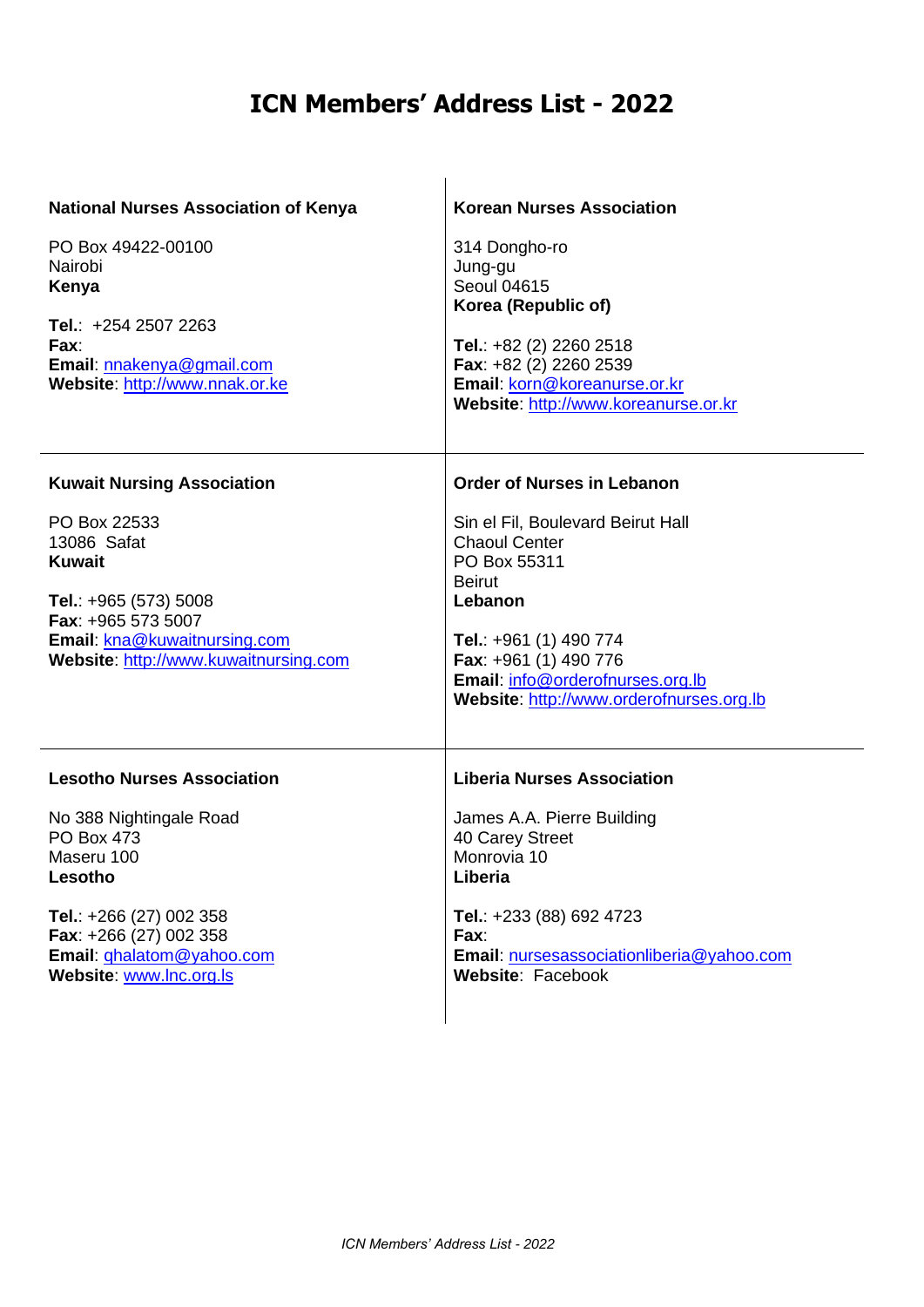| <b>Lithuanian Nurses Association</b><br>Jasinskio Str. 9, Room N° 403<br>01031 Vilnius<br>Lithuania<br>Tel.: +370 (5) 213 6769<br>Fax: +370 5 213 85 60<br>Email: Issobiuras@gmail.com<br>Website: http://www.lsso.lt                  | <b>Association Nationale des Infirmiers &amp;</b><br>Infirmières du Luxembourg<br>7A, rue Thomas Edison<br>1445 Strassen<br>Luxembourg<br>Tel.: $+352(495)809$<br>Fax: +352 408 585<br>Email: anil@anil.lu<br>Website: http://www.anil.lu |
|----------------------------------------------------------------------------------------------------------------------------------------------------------------------------------------------------------------------------------------|-------------------------------------------------------------------------------------------------------------------------------------------------------------------------------------------------------------------------------------------|
| <b>Nurses Association of Macau</b><br>Ave. Sidonio Pais no. 1-1B<br>Edf. Tung Hei Kok, 2° Andar D<br>Macau<br>Tel.: +853 (2852) 5614<br>Fax: +853 (2858) 1787<br>Email: naom@macau.ctm.net<br>Website: http://www.naom.org.mo          | <b>National Organisation of Nurses and Midwives of</b><br><b>Malawi</b><br>PO Box 30393<br>Lilongwe 3<br><b>Malawi</b><br>Tel.: +265 (1) 771 204<br>Fax: +265 (1) 771 210<br>Email: secretariat@nonm.org.mw<br>Website: www.nonm.org.mw   |
| <b>Malaysian Nurses Association</b><br>Lot 14A, Lorong Utara A<br>Off Jalan Utara<br>46200 Petaling Jaya, Selangor D.E.<br><b>Malaysia</b><br>Tel.: +60 (3) 7960 5971<br>Fax:<br>Email: admin@mna.org.my<br>Website: http://mna.org.my | <b>Malta Union of Midwives &amp; Nurses</b><br>Les Lapins Court B N°3<br>Independence Avenue<br>Mosta MST 9022<br><b>Malta</b><br>Tel.: +356 (2144) 8542<br>Fax:<br>Email: mumn@maltanet.net<br>Website: http://mumn.org                  |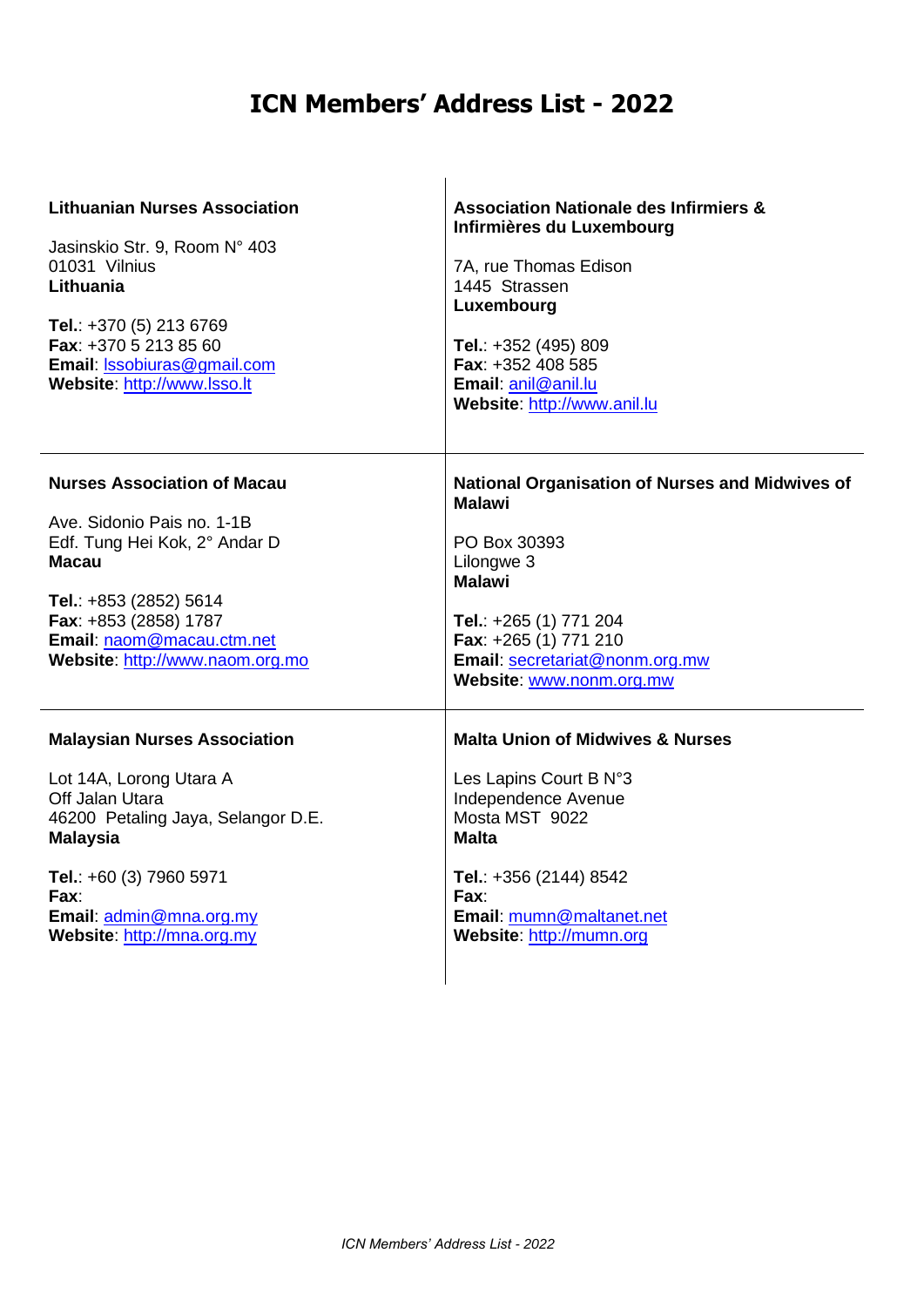| <b>Mauritius Nursing Association</b><br><b>Nurses Centre</b><br>159 Royal Road<br>Beau-Bassin<br><b>Mauritius</b><br>Tel.: +230 (464) 5850<br>Fax: +230 464 5850<br>Email: nur.ass@intnet.mu<br>Website: Facebook                                                                                                                              | Colegio Nacional de Enfermeras, A.C.<br>Czda. Obrero Mundial 229<br>Col. del Valle<br>Delegación Benito Juárez<br>03100 Mexico D.F.<br><b>Mexico</b><br>Tel.: +52 (55) 3954 9477<br>Fax:<br>Email: cne.sria.gral.2021@gmail.com                           |
|------------------------------------------------------------------------------------------------------------------------------------------------------------------------------------------------------------------------------------------------------------------------------------------------------------------------------------------------|-----------------------------------------------------------------------------------------------------------------------------------------------------------------------------------------------------------------------------------------------------------|
| Federación Mexicana de Colegios de<br>Enfermería, AC (FEMCE)<br>Calle Av. 20 de Noviembre #82, Despacho 124,<br>Col. Centro histórico,<br>Alcaldía Cuauhtémoc,<br>C.P. 60000 Ciudad de México.<br><b>Mexico</b><br>Tel.: $+52(55)$ 1556 8109<br>Fax: +52 (55) 1556 8109<br>Email: femceac@yahoo.com<br>Website: https://femce.org/sobre-femce/ | Website:<br>Association nationale des infirmières de Monaco<br>Villa Roqueville<br>27 Bd de Suisse<br>98000 Monte-Carlo<br><b>Monaco</b><br>Tel.: +377 (6) 8423 3357<br>Fax:<br>Email: valentin.jeanpierre@yahoo.fr<br>Website: http://www.croix-rouge.mc |
| <b>Mongolian Nurses Association</b><br>Second General Hospital Room N°101<br>Peace Avenue 49<br>Bayanzurkh district<br>Ulaanbaatar 13381<br>Mongolia<br>Tel.: +976 (9) 926 3317<br>Fax:<br>Email: Nyamsurenmna@gmail.com<br>Website:                                                                                                           | <b>National Association of Nurses and Midwives of</b><br><b>Montenegro</b><br>Mila Radunovica S/II<br>81000 Podgorica<br>Montenegro<br>Tel.: +382 (20) 238 270<br>Fax: +237 424436<br>Email: umscg@t-com.me<br>Website:                                   |

 $\mathbf{I}$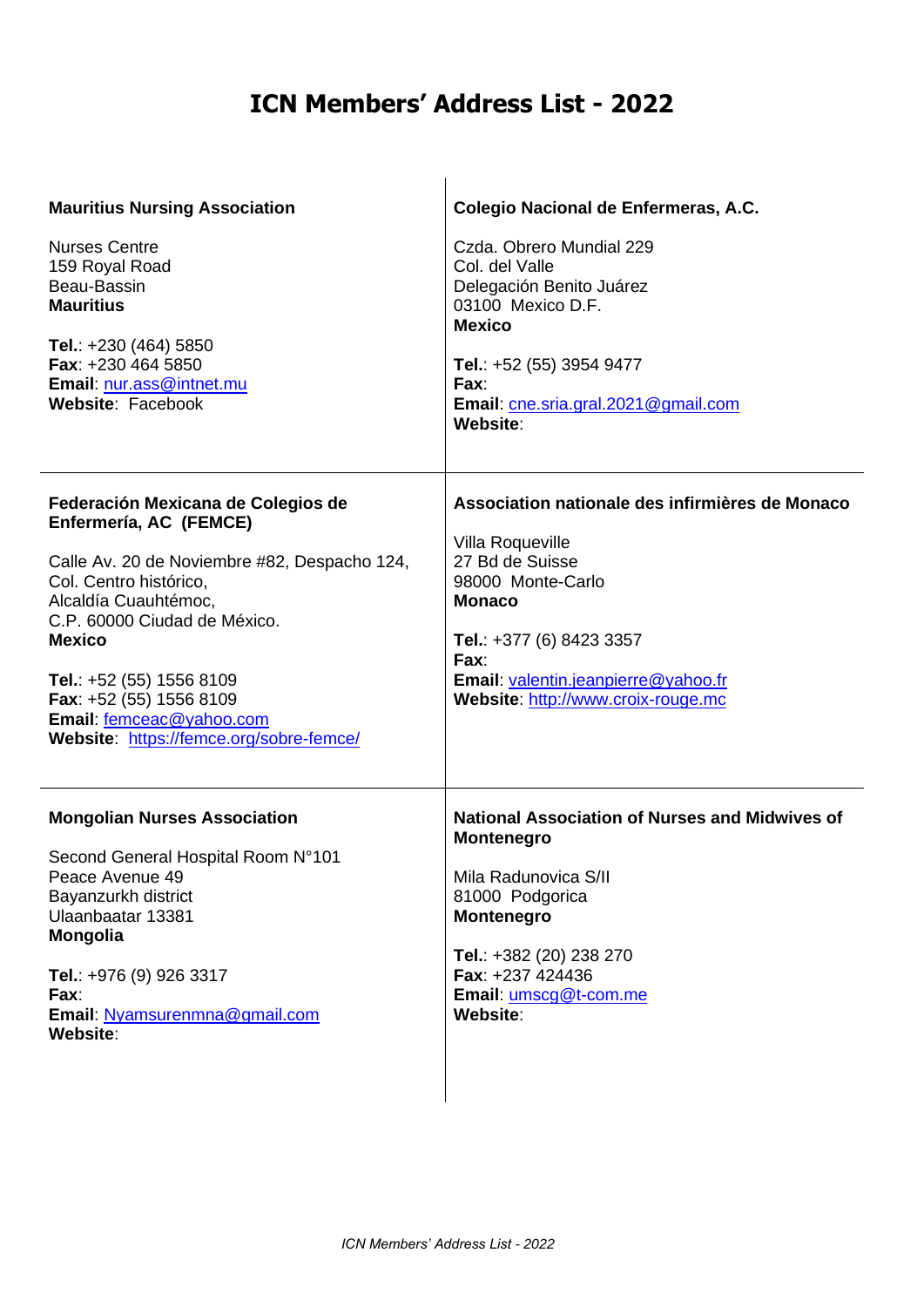| <b>Mozambique National Association of Nurses</b><br>Rua da Resistência N°1349<br>Centro de Saúde 1 de Maio Pathway<br><b>Maputo City</b><br><b>Mozambique</b><br>Tel.: +258 (21) 498 133<br>Fax: +258 (21) 498 133<br>Email: anemo@yahoo.com.br<br>Website: | <b>Myanmar Nurse and Midwife Association</b><br>80/84 Shwebontha Road<br>Yangon<br><b>Myanmar</b><br>Tel.: +95 (1) 388 631<br>Fax: +95 (1) 388 631<br>Email: mnacentral@gmail.com<br>Website: www.mnmaweb.azurewebsite.net                                  |
|-------------------------------------------------------------------------------------------------------------------------------------------------------------------------------------------------------------------------------------------------------------|-------------------------------------------------------------------------------------------------------------------------------------------------------------------------------------------------------------------------------------------------------------|
| <b>Namibian Nursing Association</b><br>Box 3390<br>Oshakati<br><b>Namibia</b><br>Tel.: +264 (65) 226 807<br>Fax:<br>Email: nnassociation@iway.na<br>Website: https://www.nnanamibia.org/                                                                    | <b>Nursing Association of Nepal</b><br><b>Central Office</b><br>PO Box 4780<br>Lazimpat<br>Kathmandu<br><b>Nepal</b><br>Tel.: +977 (1) 4 421 738<br>Fax: +977 (1) 4 421 738<br>Email: info@nursingassoc.org.np<br>Website: www.nursingassoc.org.np          |
| Nieuwe Unie'91 - NU' 91<br>Nevelgaarde 52<br>3436 ZZ Nieuwegein<br><b>Netherlands</b><br>Tel.: +31 (6) 2277 4555<br>Email: m.maat@nu91.nl<br>Website: http://www.nu91.nl                                                                                    | <b>New Zealand Nurses' Organisation</b><br>57 Willis Street<br>Level 3, Willbank House<br>PO Box 2128<br>Wellington<br><b>New Zealand</b><br>Tel.: +64 (4) 499 9533<br>Fax: +64 4 382 9993<br>Email: nurses@nzno.org.nz<br>Website: http://www.nzno.org.nz/ |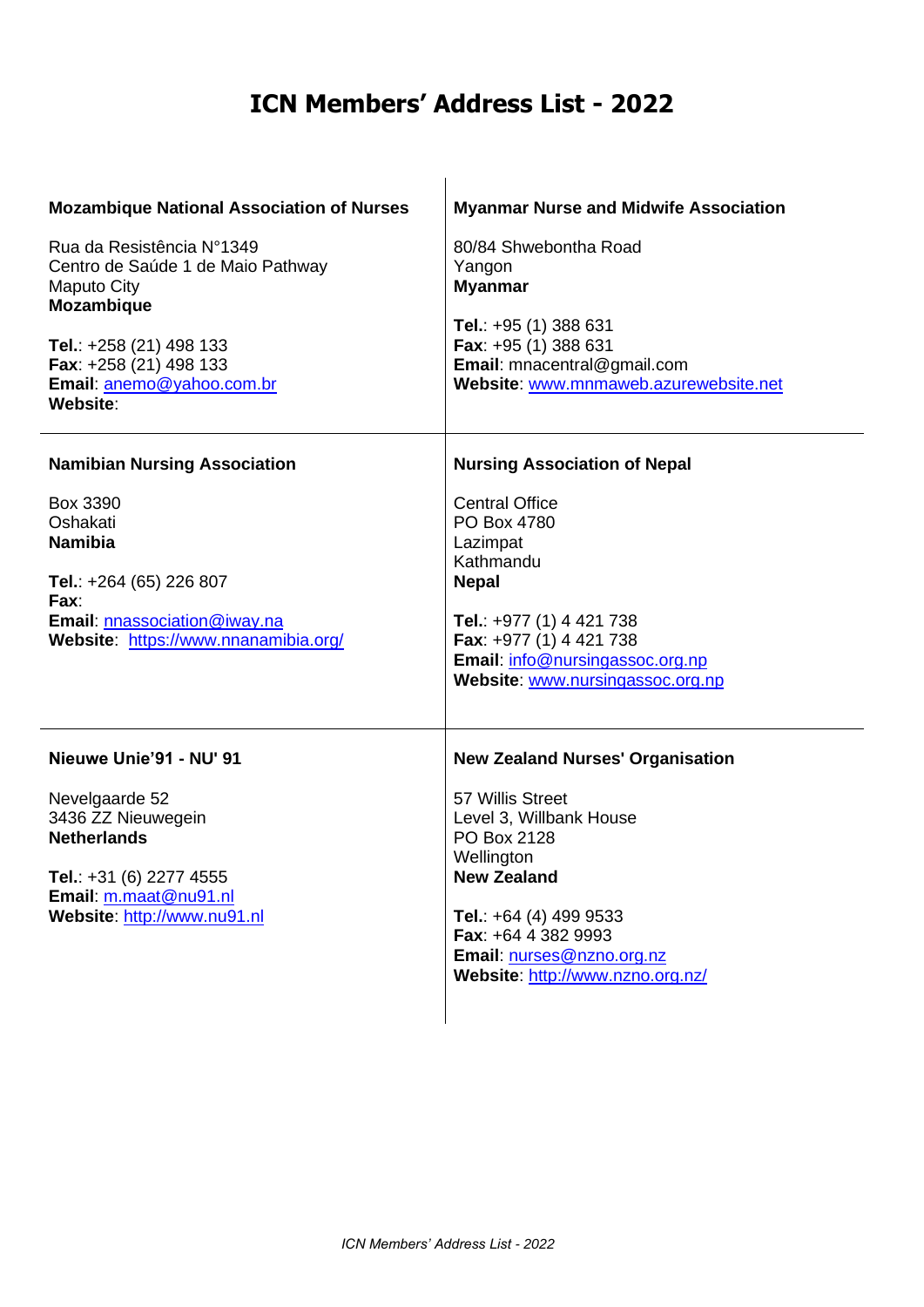| Asociación de Enfermeras Nicaragüenses<br>Reparto Serrano,<br>de Transnica 75 vrs al lago, casa A3<br>Apartado Nº 3289<br>Managua<br><b>Nicaragua</b><br>Tel.: +505 (22) 784 451<br>Fax:<br>Email: asociacionenfermeras@hotmail.com<br>Website: Facebook                                                                                                       | <b>National Association of Nigeria Nurses and</b><br><b>Midwives</b><br>13 Markudi Str. Behind Post Office<br>Garki, Area 10<br>Abuja<br><b>Nigeria</b><br>Tel.: +234 (9) 780 2884<br>Fax:<br>Email: nigerianurses2000@gmail.com<br>Website: www.nannm.com.ng |
|----------------------------------------------------------------------------------------------------------------------------------------------------------------------------------------------------------------------------------------------------------------------------------------------------------------------------------------------------------------|---------------------------------------------------------------------------------------------------------------------------------------------------------------------------------------------------------------------------------------------------------------|
| <b>North Macedonian Nurses and Midwives</b><br><b>Association</b><br><b>Clinic of Psychiatry</b><br>Vodnjanska 17<br>1000 Skopje<br><b>North Macedonia</b><br>Tel.: +389 (70) 252 905<br>Fax:<br>Email: zmstam@yahoo.com<br>Website: http://www.zmstam.org.mk                                                                                                  | <b>Norwegian Nurses Organisation</b><br>Tollbugt. 22<br>PO Box 456 Sentrum<br>0104 Oslo<br><b>Norway</b><br>Tel.: +47 (994) 02409<br>Fax: +47 (22) 043 299<br>Email: aniasb@nsf.no<br>Website: www.nsf.no                                                     |
| <b>Oman Nursing Association</b><br><b>College of Health Science</b><br>Villa No: 1, Way No: 10, P.O Box: 143,<br>PC: 101, Office N° 22, 2nd Floor<br>Al Rumaila Building-Wattaya<br>Muscat<br>Oman<br>Tel.∶<br>Email: osnidget@gmail.com<br>Website: https://oman-nursing.com/<br>President: Mr. Abdullah Ahmed Al Rubaiey<br>Vice President: Ms. Moza Al-Abri | <b>Pakistan Nurses Federation</b><br>278-A Block-A<br><b>BOR Housing Society, Johar Town</b><br>Lahore<br><b>Pakistan</b><br>Tel.: +92 (300) 4318 758<br>Fax:<br>Email: pakistan.pnf01@gmail.com<br>Website: https://www.pnfpakistan.com/                     |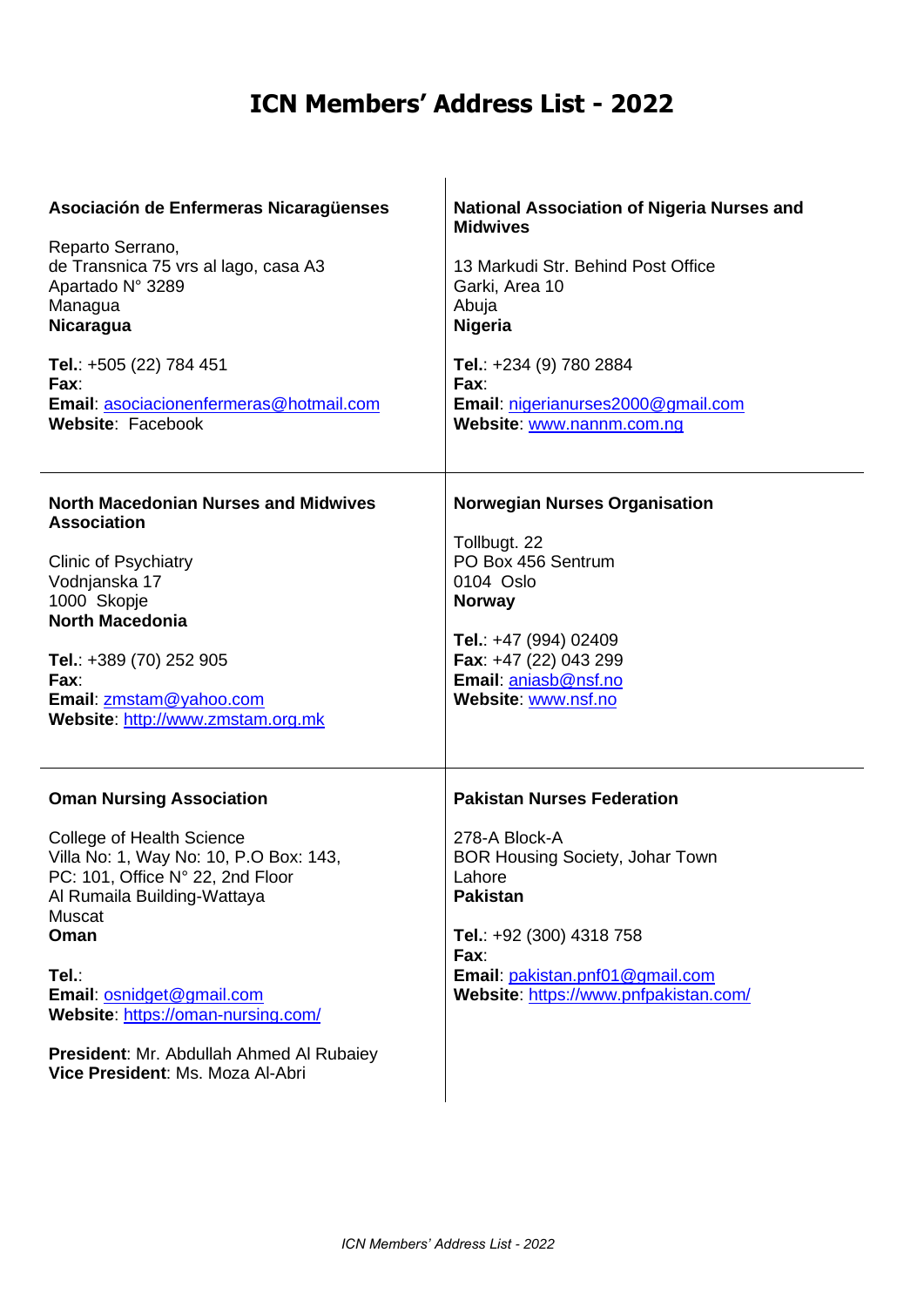| <b>Palestinian Nursing and Midwifery Association</b>                                                                                                                                                                                                         | Asociación Nacional de Enfermeras de Panamá                                                                                                                                                           |
|--------------------------------------------------------------------------------------------------------------------------------------------------------------------------------------------------------------------------------------------------------------|-------------------------------------------------------------------------------------------------------------------------------------------------------------------------------------------------------|
| <b>Mount of Olives</b>                                                                                                                                                                                                                                       | Ave. Justo Arosemena                                                                                                                                                                                  |
| PO Box 22110                                                                                                                                                                                                                                                 | Calle 38 Este, Apartado 0816-01515                                                                                                                                                                    |
| Jerusalem 93217                                                                                                                                                                                                                                              | Panamá 5                                                                                                                                                                                              |
| <b>Palestine</b>                                                                                                                                                                                                                                             | Panama                                                                                                                                                                                                |
| Tel.: +97 (22) 670 215                                                                                                                                                                                                                                       | Tel.: +507 (225) 4717                                                                                                                                                                                 |
| Fax:                                                                                                                                                                                                                                                         | Fax: +507 227 5320                                                                                                                                                                                    |
| Email: turkman56@yahoo.com                                                                                                                                                                                                                                   | Email: anep_pty@anep.org.pa                                                                                                                                                                           |
| Website:                                                                                                                                                                                                                                                     | Website: http://www.anep.org.pa                                                                                                                                                                       |
| Asociación Paraguaya de Enfermeras                                                                                                                                                                                                                           | Colegio de Enfermeros del Perú                                                                                                                                                                        |
| EE.UU Nº 1063 c/ Rca de Colombia                                                                                                                                                                                                                             | Parque Santa Cruz 560                                                                                                                                                                                 |
| B° San Roque                                                                                                                                                                                                                                                 | 564 Jesús María                                                                                                                                                                                       |
| Asunción                                                                                                                                                                                                                                                     | Lima                                                                                                                                                                                                  |
| Paraguay                                                                                                                                                                                                                                                     | Peru                                                                                                                                                                                                  |
| Tel.: +595 (21) 224 940                                                                                                                                                                                                                                      | Tel.: +51 (1) 208 5556                                                                                                                                                                                |
| Fax: +595 (21) 224 940                                                                                                                                                                                                                                       | Fax:                                                                                                                                                                                                  |
| Email: ae_paraguay@yahoo.com.ar                                                                                                                                                                                                                              | Email: colegiodeenfermeros@cep.org.pe                                                                                                                                                                 |
| Website: http://www.ape.org.py/                                                                                                                                                                                                                              | Website: http://www.cep.org.pe                                                                                                                                                                        |
| <b>Philippine Nurses Association</b><br>1663, F. T. Benitez Street<br>Malate<br>1004 Manila<br>Philippines<br>Tel.: +63 (2) 536 1888 or 400 4430<br>Fax: +63 2 525 1596<br>Email: philippinenursesassociation@yahoo.com.ph<br>Website: http://www.pna-ph.org | <b>Polish Nursing Association</b><br>Reymonta 8/12<br>01-842 Warszawa<br>Poland<br>Tel.: +48 (22) 663 6345<br>Fax: +48 (22) 398 1851<br>Email: zgptpiel@gmail.com<br>Website: https://www.ptp.net.pl/ |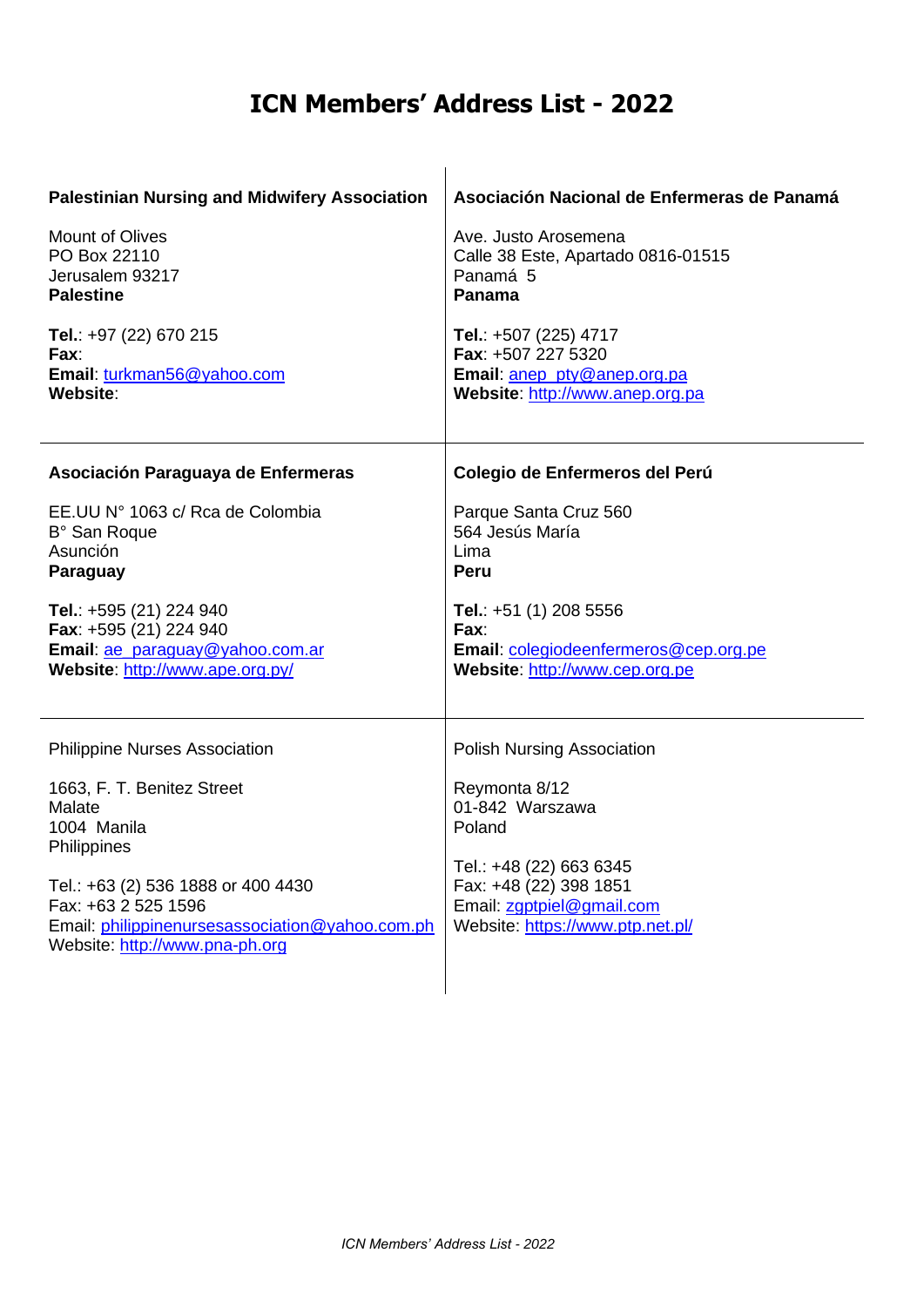| <b>Order of Nurses (Portugal)</b><br>Av. Almirante Gago Coutinho, 68 B - R/C<br>1700-031 Lisboa<br>Portugal<br>Tel.: +351 (21) 845 5230<br>Fax:                                                                                          | <b>Qatari Nursing Association</b><br>Baraka Al Sai Street No. 736.<br>Building No. 52,<br>beside Omar Bin Al Khattab Primary School for<br><b>Boys</b><br>near North Aspire Zone<br>Doha                                                                    |
|------------------------------------------------------------------------------------------------------------------------------------------------------------------------------------------------------------------------------------------|-------------------------------------------------------------------------------------------------------------------------------------------------------------------------------------------------------------------------------------------------------------|
| Email: gri@ordemenfermeiros.pt<br>Website: http://www.ordemenfermeiros.pt                                                                                                                                                                | Qatar<br>Tel.: + 97 4 4493 8414<br>Email: info@qnap.qa / Wasmia@hamad.qa<br>Website: www.qnap.qa                                                                                                                                                            |
| The Order of Nurses, Midwives and Medical<br><b>Assistants in Romania</b><br>Calea Grivitei, Nr.77<br>Sector 1<br>Bucharest 010705<br>Romania<br>Tel.: $+40$ (21) 224 0055<br>Fax:<br>Email: secretariat@oamr.ro<br>Website: www.oamr.ro | <b>Romanian Nursing Association</b><br>str. Maguricea N° 1<br>bl. 3F, sc. 1, ap. 1, sector 1<br>014 231 Bucharest<br>Romania<br>Tel.: +40 (21) 232 5766<br>Fax: +40 (21) 232 5766<br>Email: nursingro@rdslink.ro<br>Website: https://asociatiadenursing.ro/ |
| <b>Russian Nurses Association</b><br>Zagorodniy prosp. 14, Liter. A, Pom. 15H<br>St. Petersburg<br>191002<br>Russia<br>Tel.: +7 (812) 315 0026<br>Fax: +7 (812) 575 8051<br>Email: rna@medsestre.ru<br>Website: http://www.medsestre.ru  | Rwanda Nurses and Midwives Union (RNMU)<br>B.P. 5406<br>Kigali<br>Rwanda<br>Tel.: +250 (781) 600 415<br>Fax:<br>Email: rnmu2015@gmail.com<br>Website: www.rnmu.rw                                                                                           |

l.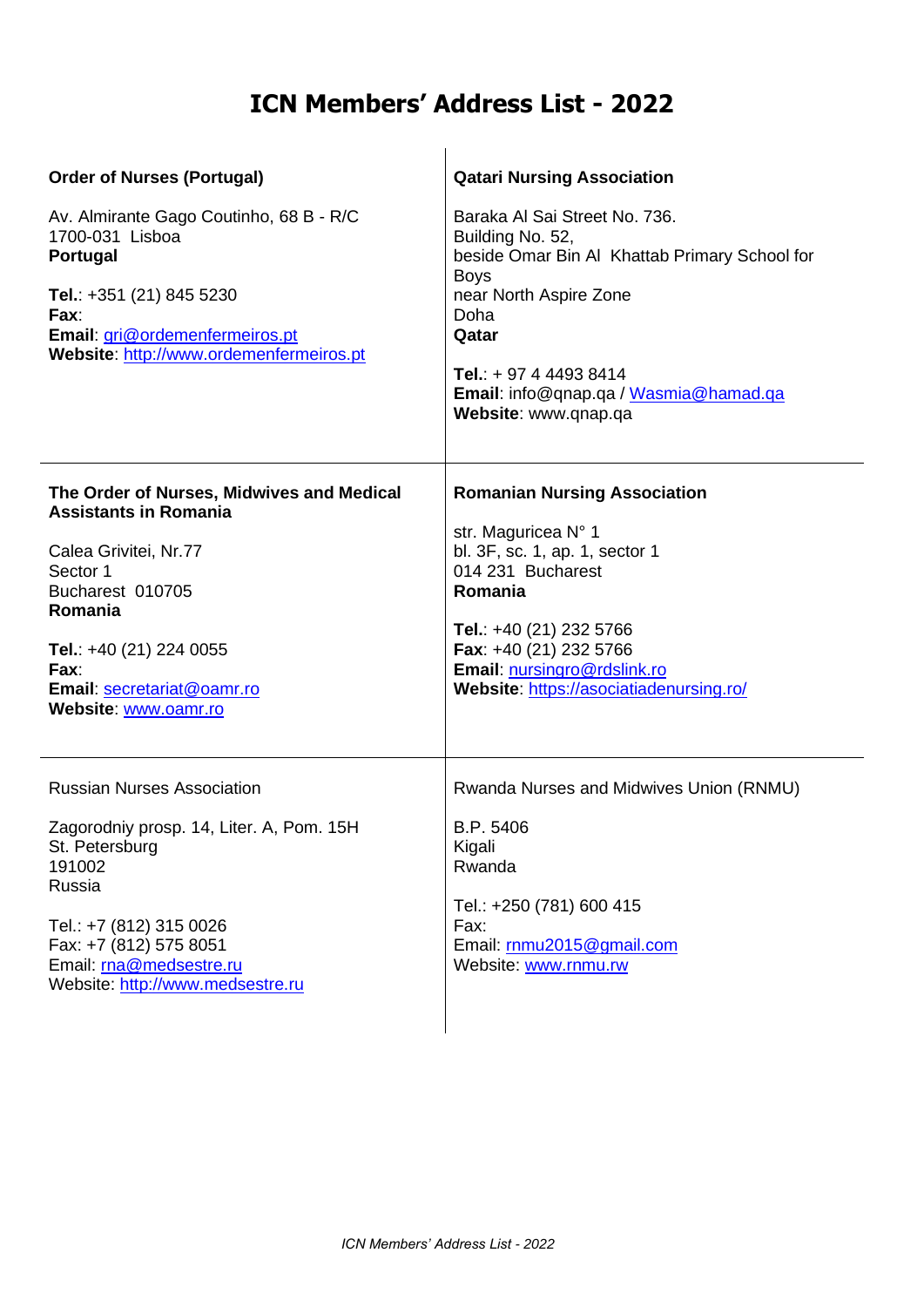| Samoa Registered Nurses Association, Inc.                                                                                                                                                                                          | <b>Saudi Nurses Association</b>                                                                                                                                                                                              |
|------------------------------------------------------------------------------------------------------------------------------------------------------------------------------------------------------------------------------------|------------------------------------------------------------------------------------------------------------------------------------------------------------------------------------------------------------------------------|
| PO Box 3491                                                                                                                                                                                                                        | PO Box Riyadh 12431                                                                                                                                                                                                          |
| Apia                                                                                                                                                                                                                               | 12511-3158 Riyadh                                                                                                                                                                                                            |
| <b>Samoa</b>                                                                                                                                                                                                                       | Saudi Arabia                                                                                                                                                                                                                 |
| Tel.: +685 (24) 439 or 21212 ext. 270                                                                                                                                                                                              | Tel.: +966 (11) 477 7487                                                                                                                                                                                                     |
| Fax: +685 26 376                                                                                                                                                                                                                   | Fax:                                                                                                                                                                                                                         |
| Email: sna@samoaonline.ws                                                                                                                                                                                                          | Email: info@sna.org.sa                                                                                                                                                                                                       |
| Website:                                                                                                                                                                                                                           | Website: http://sna.org.sa                                                                                                                                                                                                   |
| Association Nationale des Infirmières et<br>Infirmiers d'Etat du Sénégal (ANIIDES)<br>BP/ 16 999<br>Dakar Fann<br>Senegal<br>Tel.: +221 (77) 440 9749<br>Fax:<br>Email: aniides201550@yahoo.com<br>Website: http://www.aniides.org | <b>Association of Health Workers of Serbia</b><br>Zmaja od Nocaja 9/IV<br>11000 Belgrade<br><b>Serbia</b><br>Tel.: +381 (112) 636 373<br>Fax: +381 (112) 639 005<br>Email: info@szr.org.rs<br>Website: http://www.szr.org.rs |
| <b>Nurses Association of the Republic of</b>                                                                                                                                                                                       | <b>Sierra Leone Nurses Association</b>                                                                                                                                                                                       |
| <b>Seychelles</b>                                                                                                                                                                                                                  | P.O. Box 521                                                                                                                                                                                                                 |
| PO Box 52                                                                                                                                                                                                                          | Freetown                                                                                                                                                                                                                     |
| Victoria                                                                                                                                                                                                                           | <b>Sierra Leone</b>                                                                                                                                                                                                          |
| <b>Seychelles</b>                                                                                                                                                                                                                  | Tel.: +232 (78) 818 839                                                                                                                                                                                                      |
| Tel.: +248 (250) 2261                                                                                                                                                                                                              | Fax:                                                                                                                                                                                                                         |
| Fax:                                                                                                                                                                                                                               | Email: sierraleonenursesassociation@yahoo.com                                                                                                                                                                                |
| Email: seynurse@hotmail.com                                                                                                                                                                                                        | Website:                                                                                                                                                                                                                     |
| Website:                                                                                                                                                                                                                           | http://www.sierraleonenursesassociation.org                                                                                                                                                                                  |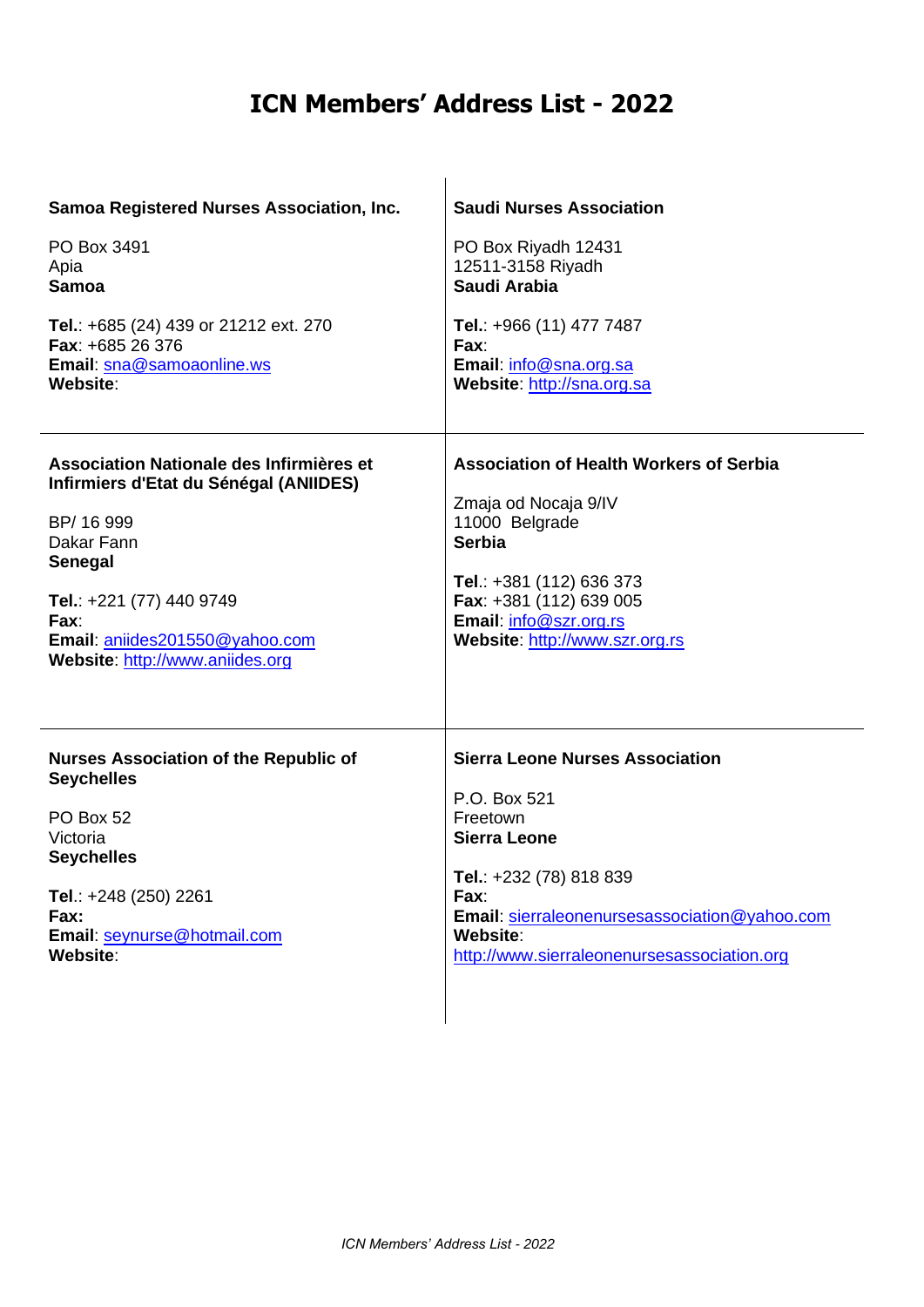| <b>Singapore Nurses' Association</b>                                                                                                                                                                          | <b>Nurses and Midwives Association of Slovenia</b>                                                                                                                                                                              |
|---------------------------------------------------------------------------------------------------------------------------------------------------------------------------------------------------------------|---------------------------------------------------------------------------------------------------------------------------------------------------------------------------------------------------------------------------------|
| N° 77 Maude Road<br>Singapore 208353<br><b>Singapore</b>                                                                                                                                                      | Ob Zeleznici 30A<br>1000 Ljubljana<br>Slovenia                                                                                                                                                                                  |
| Tel.: +65 (6) 392 0770<br>Fax: +65 (6) 392 7877<br>Email: sna@sna.org.sq<br>Website: http://www.sna.org.sg                                                                                                    | Tel.: +386 (1) 430 5280<br>Fax: +386 (1) 231 6055<br>Email: tajnistvo@zbornica-zveza.si<br>Website: www.zbornica-zveza.si/en                                                                                                    |
| <b>Solomon Islands Nurses Association</b>                                                                                                                                                                     | <b>Somaliland Nursing and Midwifery Association</b>                                                                                                                                                                             |
| c/o Ministry of Health and Medical<br>PO Box 349<br>Honiara<br><b>Solomon Islands</b>                                                                                                                         | Red Sea area,<br>Koodbur,<br>Hargeisa,<br><b>Somaliland</b>                                                                                                                                                                     |
| Tel.: +677 20830<br>Fax: +677 21344<br>Email: asimbe@hcc.gov.sb<br>Website:                                                                                                                                   | Tel.: +252 (2) 520 099<br>Fax:<br>Email: slnma.org@gmail.com<br>Website: http://www.slnma.org                                                                                                                                   |
| <b>Democratic Nursing Organization of South</b>                                                                                                                                                               | <b>South Sudan Nurses and Midwives Association</b>                                                                                                                                                                              |
| Africa (DENOSA)<br>605 Stanza Bopape Street<br>Box 1280<br>Pretoria<br>0001<br><b>South Africa</b><br>Tel.: +27 (12) 343 2315<br>Fax:<br>Email: heathers@denosa.org.za<br>Website: https://www.denosa.org.za/ | Juba Teaching Hospital<br>Juba College of Nursing and Midwifery<br>St. Mary's Street<br>Juba<br><b>South Sudan</b><br>Tel.: +211 (9) 2955 9559<br>Fax:<br>Email: repent.khamis2021@gmail.com<br>Website: http://web.ssnama.org/ |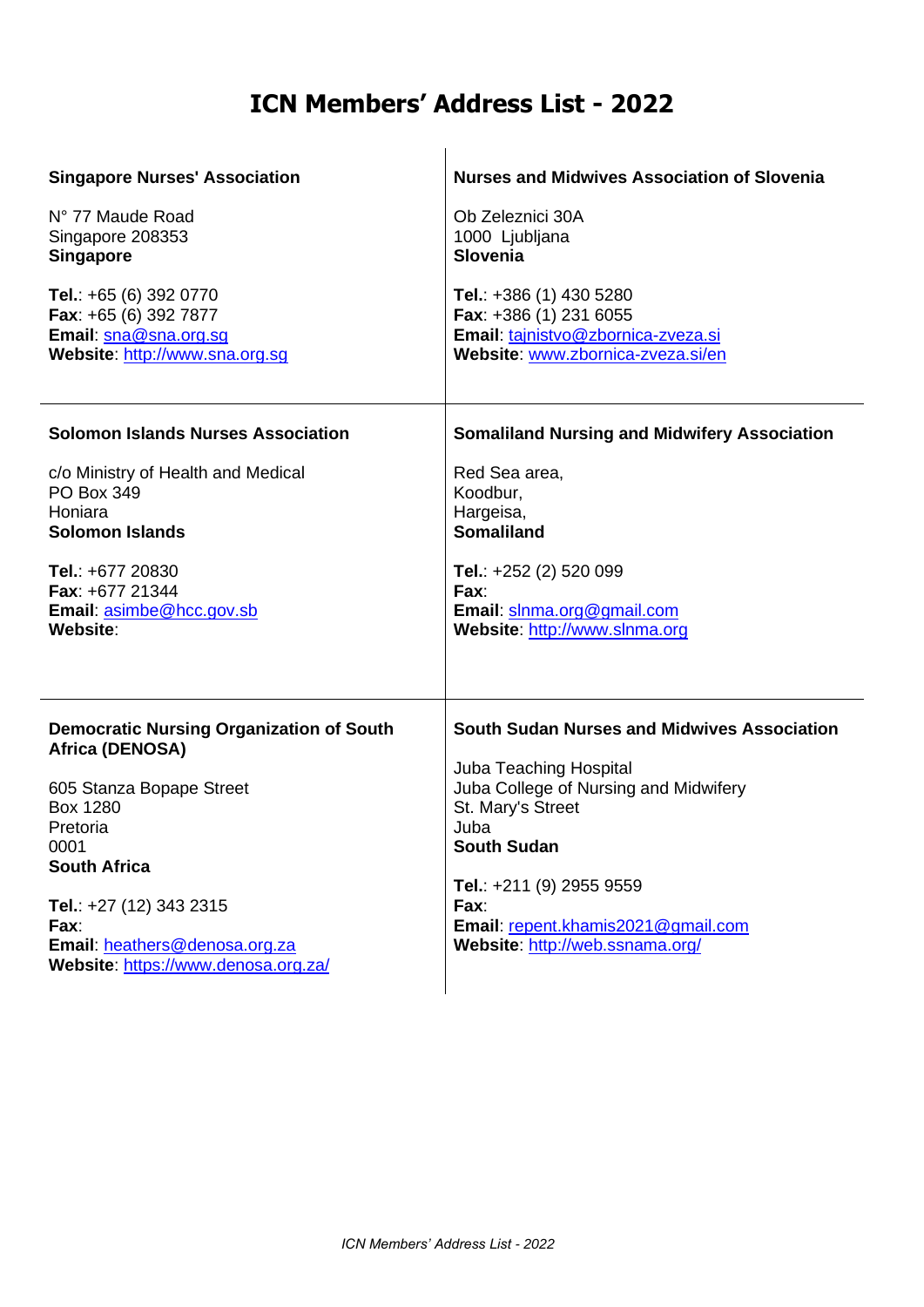| Consejo General de Enfermería de España<br>C/Fuente del Rey, 2<br>(esq. Ctra. Castilla)<br>28023 Madrid<br><b>Spain</b><br>Tel.: +34 (91) 334 5520<br>Fax:<br>Email: cge@consejogeneralenfermeria.org<br>Website: www.consejogeneralenfermeria.org | <b>Sri Lanka Nurses Association</b><br>Room 123, Nurses Home<br>93 Regent Street<br>Colombo<br>10<br>Sri Lanka<br>Tel.: +94 71 808 1373<br>Fax:<br>Email: wanasekarak@yahoo.com<br>Website: http://slnurses.lk/pages/about_us.php |
|----------------------------------------------------------------------------------------------------------------------------------------------------------------------------------------------------------------------------------------------------|-----------------------------------------------------------------------------------------------------------------------------------------------------------------------------------------------------------------------------------|
| <b>St. Lucia Nurses Association</b>                                                                                                                                                                                                                | <b>Suriname Nurses Association</b>                                                                                                                                                                                                |
| PO Box 819                                                                                                                                                                                                                                         | Johan Adolf Pengelstraat 158                                                                                                                                                                                                      |
| Castries                                                                                                                                                                                                                                           | Paramaribo                                                                                                                                                                                                                        |
| St. Lucia                                                                                                                                                                                                                                          | <b>Suriname</b>                                                                                                                                                                                                                   |
| Tel.: $+1$ (758) 452 1403                                                                                                                                                                                                                          | Tel.: +597 8820612                                                                                                                                                                                                                |
| Fax: +1 758 456 0121                                                                                                                                                                                                                               | Fax: +597 499244                                                                                                                                                                                                                  |
| Email: slna1970@yahoo.com                                                                                                                                                                                                                          | Email: presidenty vsuriname@yahoo.com                                                                                                                                                                                             |
| Website: http://www.stlucianursesassociation.lc                                                                                                                                                                                                    | Website:                                                                                                                                                                                                                          |
| <b>Joint Virtual Swedish Nurse Organisation-for</b>                                                                                                                                                                                                | Association Suisse des Infirmières/Infirmiers                                                                                                                                                                                     |
| international work/JSNO                                                                                                                                                                                                                            | Secrétariat Central                                                                                                                                                                                                               |
| Adolf Fredik Kyrkogata 11                                                                                                                                                                                                                          | Choisystrasse 1                                                                                                                                                                                                                   |
| PO Box 3260                                                                                                                                                                                                                                        | Postfach 8124                                                                                                                                                                                                                     |
| 10365 Stockholm                                                                                                                                                                                                                                    | 3001 Bern                                                                                                                                                                                                                         |
| <b>Sweden</b>                                                                                                                                                                                                                                      | <b>Switzerland</b>                                                                                                                                                                                                                |
| Tel.: $+46(8)$ 147 700                                                                                                                                                                                                                             | Tel.: +41 31 388 3636                                                                                                                                                                                                             |
| Email: info@swenurse.se; info@vardforbundet.se                                                                                                                                                                                                     | Fax: +41 31 388 3635                                                                                                                                                                                                              |
| Website: www.swenurse.se;                                                                                                                                                                                                                          | Email: info@sbk-asi.ch                                                                                                                                                                                                            |
| www.vardforbundet.se                                                                                                                                                                                                                               | Website: http://www.sbk-asi.ch                                                                                                                                                                                                    |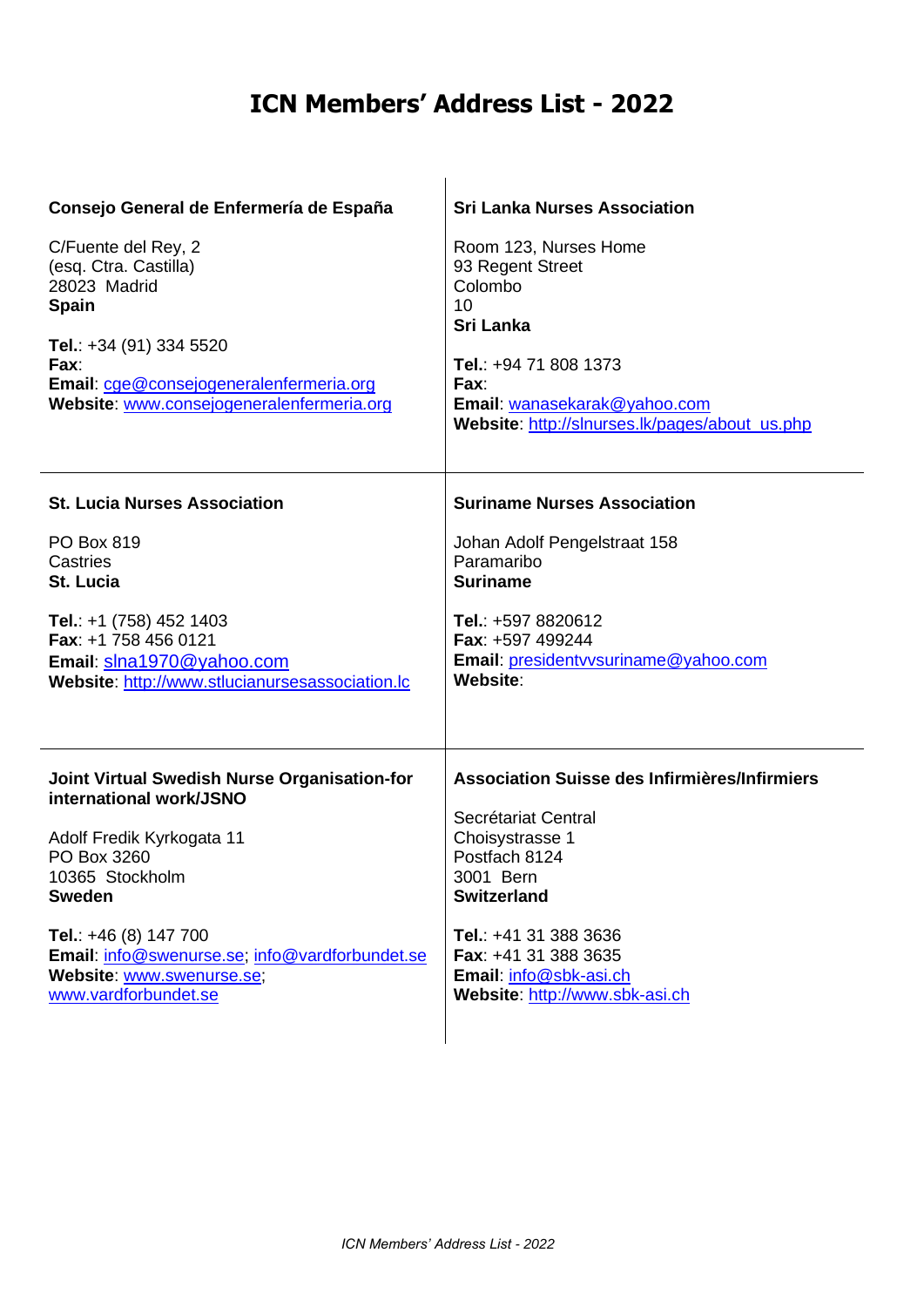| <b>Taiwan Nurses Association</b>                                                                                                                           | <b>Tanzania National Nurses' Association</b>                                                                                                                                                                                                                                |
|------------------------------------------------------------------------------------------------------------------------------------------------------------|-----------------------------------------------------------------------------------------------------------------------------------------------------------------------------------------------------------------------------------------------------------------------------|
| 4F, #281 Hsin-Yi Road, Section 4                                                                                                                           | PO Box 11836                                                                                                                                                                                                                                                                |
| Taipei 106                                                                                                                                                 | Dar-es-Salaam                                                                                                                                                                                                                                                               |
| <b>Taiwan</b>                                                                                                                                              | <b>Tanzania</b>                                                                                                                                                                                                                                                             |
| Tel.: +886 (2) 2755 2291                                                                                                                                   | Tel.: +255 (22) 261 7187                                                                                                                                                                                                                                                    |
| Fax: +886 (2) 2325 8652                                                                                                                                    | Fax: +255 27 26 441                                                                                                                                                                                                                                                         |
| Email: twna@twna.org.tw                                                                                                                                    | Email: tannanational@gmail.com                                                                                                                                                                                                                                              |
| Website: http://www.ngo.e-twna.org.tw/                                                                                                                     | Website: https://tanna.or.tz/                                                                                                                                                                                                                                               |
| <b>Nurses Association of Thailand</b>                                                                                                                      | Association nationale des infirmiers/ères du                                                                                                                                                                                                                                |
| 21/12 Rang Nam Road                                                                                                                                        | <b>Togo</b>                                                                                                                                                                                                                                                                 |
| Rajthevi District                                                                                                                                          | 01 B.P 3956                                                                                                                                                                                                                                                                 |
| Bangkok 10400                                                                                                                                              | Lomé                                                                                                                                                                                                                                                                        |
| <b>Thailand</b>                                                                                                                                            | <b>Togo</b>                                                                                                                                                                                                                                                                 |
| Tel.: $+66$ (2) 354 1801                                                                                                                                   | Tel.: +228 (90) 390 504                                                                                                                                                                                                                                                     |
| Fax: +66 2 247 4470                                                                                                                                        | Fax: +228 (22) 214 221                                                                                                                                                                                                                                                      |
| Email: ns.head@thainurse.org                                                                                                                               | Email: aniittogo@yahoo.fr                                                                                                                                                                                                                                                   |
| Website: http://www.thainurse.org                                                                                                                          | Website: www.aniit.org                                                                                                                                                                                                                                                      |
| <b>Tonga Nurses Association</b><br><b>PO Box 150</b><br>Nuku'alofa<br>Tonga<br>Tel.: +676 (740) 0419<br>Fax:<br>Email: akesahalatanu@gmail.com<br>Website: | <b>Trinidad &amp; Tobago Registered Nurses</b><br><b>Association</b><br>N° 4 Fitz Blackman Drive & Wrightson Road<br>Extension<br>Port-of-Spain<br><b>Trinidad &amp; Tobago</b><br>Tel.: +1 (868) 623 1567<br>Fax:<br>Email: ttrnahq@ttrna.com<br>Website: http://ttrna.org |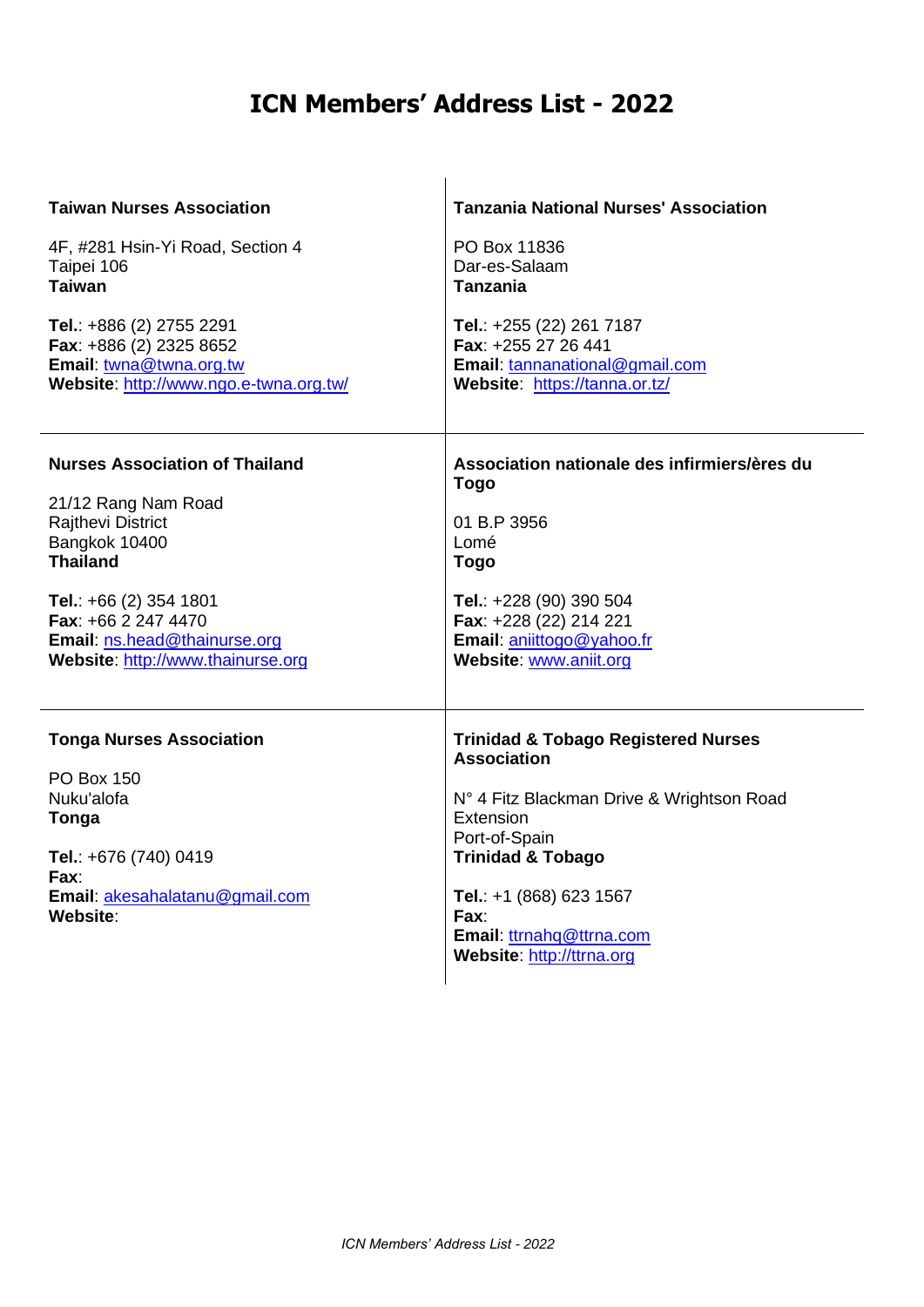| <b>Turkish Nurses Association</b>                                                                                                                                                                                            | <b>Uganda Nurses &amp; Midwives Union</b>                                                                                                                                                                                                                                    |
|------------------------------------------------------------------------------------------------------------------------------------------------------------------------------------------------------------------------------|------------------------------------------------------------------------------------------------------------------------------------------------------------------------------------------------------------------------------------------------------------------------------|
| Yüksel Caddesi N° 35/6 Yenisehir                                                                                                                                                                                             | PO Box 8322                                                                                                                                                                                                                                                                  |
| 06420 Ankara                                                                                                                                                                                                                 | Kampala                                                                                                                                                                                                                                                                      |
| <b>Turkey</b>                                                                                                                                                                                                                | Uganda                                                                                                                                                                                                                                                                       |
| Tel.: +90 (312) 435 1596                                                                                                                                                                                                     | Tel.: +256 (414) 323 301                                                                                                                                                                                                                                                     |
| Fax: +90 312 431 8099                                                                                                                                                                                                        | Fax: +256 (414) 323 302                                                                                                                                                                                                                                                      |
| Email: info@thder.org.tr                                                                                                                                                                                                     | Email: justuskiplangat2014@gmail.com                                                                                                                                                                                                                                         |
| Website: http://www.thder.org.tr                                                                                                                                                                                             | Website: https://unmu.ug/                                                                                                                                                                                                                                                    |
| <b>Emirates Nursing Association</b>                                                                                                                                                                                          | Queen's Nursing Institute (United Kingdom)                                                                                                                                                                                                                                   |
| P.O. Box 42365                                                                                                                                                                                                               | 1a Henrietta Place                                                                                                                                                                                                                                                           |
| Abu Dhabi                                                                                                                                                                                                                    | London                                                                                                                                                                                                                                                                       |
| <b>United Arab Emirates</b>                                                                                                                                                                                                  | W <sub>1G</sub> OLZ                                                                                                                                                                                                                                                          |
| Tel.: +971 (2) 641 6077                                                                                                                                                                                                      | <b>United Kingdom</b>                                                                                                                                                                                                                                                        |
| Fax: +971 (2) 641 6088                                                                                                                                                                                                       | Tel.: +44 207 549 1400                                                                                                                                                                                                                                                       |
| Email: ena.uae@gmail.com                                                                                                                                                                                                     | Email: Crystal.Oldman@qni.org.uk                                                                                                                                                                                                                                             |
| Website: www.ena.ae                                                                                                                                                                                                          | Website: https://www.qni.org.uk/                                                                                                                                                                                                                                             |
| Royal College of Nursing of the UK (United<br>Kingdom)<br>20 Cavendish Square<br>London<br>W1G 0RN<br><b>United Kingdom</b><br>Tel.: +44 (207) 409 3333<br>Email: international@rcn.org.uk<br>Website: http://www.rcn.org.uk | <b>American Nurses Association, Inc.</b><br>8515 Georgia Avenue, Suite 400<br>Silver Spring, MD 20910-3492<br><b>United States of America</b><br>Tel.: $+1$ (301) 628 5000<br>Fax: +1 301 628 5001<br>Email: cheryl.peterson@ana.org<br>Website: http://www.nursingworld.org |